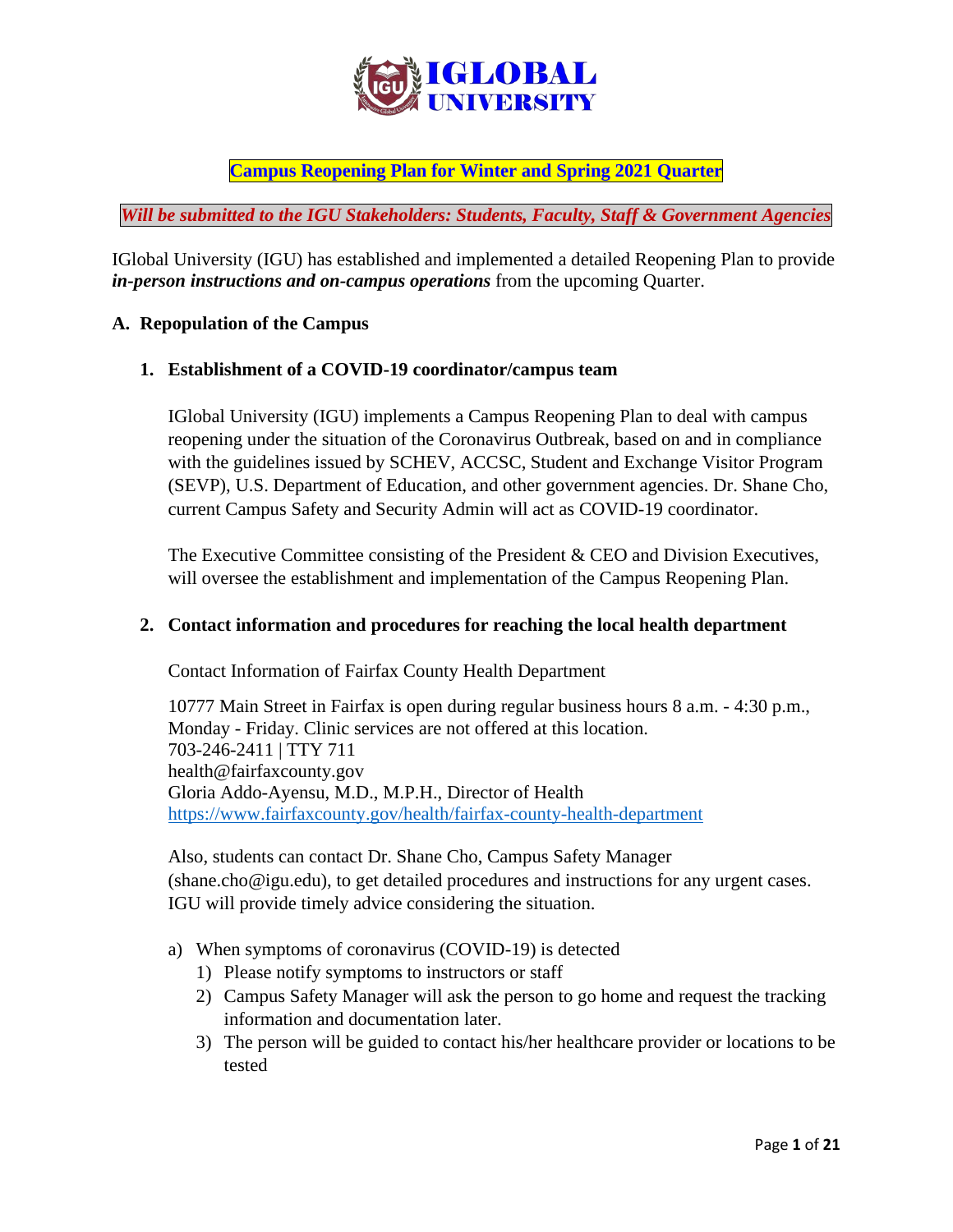

- 4) Health Care Provider: Call your primary care provider to discuss your symptoms and get scheduled for a test. Some primary care providers are set up to test their patients on-site. Others are referring patients for testing by appointment at other locations such as Respiratory Clinics and drive-up testing sites. Your primary care provider will talk with you about the best place for you to get tested. They will also let you know how you can get your test results.
- 5) Clinics: Places such as urgent care centers, community health centers, and community-based clinics across the state evaluate patients who may have COVID-19 and do testing. Most clinics are set up to swab patients for testing onsite, and many offer drive-up and walk-up testing options. The testing sites can be searched at [https://www.vdh.virginia.gov/coronavirus/covid-19-testing/covid-19](https://www.vdh.virginia.gov/coronavirus/covid-19-testing/covid-19-testing-sites/) [testing-sites/](https://www.vdh.virginia.gov/coronavirus/covid-19-testing/covid-19-testing-sites/)
- b) When tested positive
	- 1) Your name and contact information will be shared with public health staff at the Fairfax County Health Department to perform a case investigation.
	- 2) Someone from the Health Department will call you to discuss your illness, answer questions, and provide guidance on how to take care of yourself and prevent spreading COVID-19 to other people. Recommendations will include staying home in a separate room ("isolation"), wearing a facemask or cloth face covering if anyone needs to be in the room, washing your hands frequently, and cleaning high-touch surfaces (doorknobs, railings, phones, counters, faucet handles) regularly.
	- 3) The Health Department also will ask you for a list of people you have had close contact with during the period when you could spread the infection. These close contacts also will be asked to stay home and away from others for a 2-week period during which they could exhibit symptoms of COVID-19.
- c) When medical services are required
	- 1) Please contact your healthcare provider to get adequate advice.
	- 2) At the emergency, please contact 911.
- d) Urgent cases
	- 1) Difficulty in breathing
	- 2) Inability to stay awake
	- 3) Bluish lips or face
	- 4) Confusion
	- 5) Chest congestion
	- 6) If these signs are showing, a student may require hospital admission for supportive medical care under appropriate isolation precautions.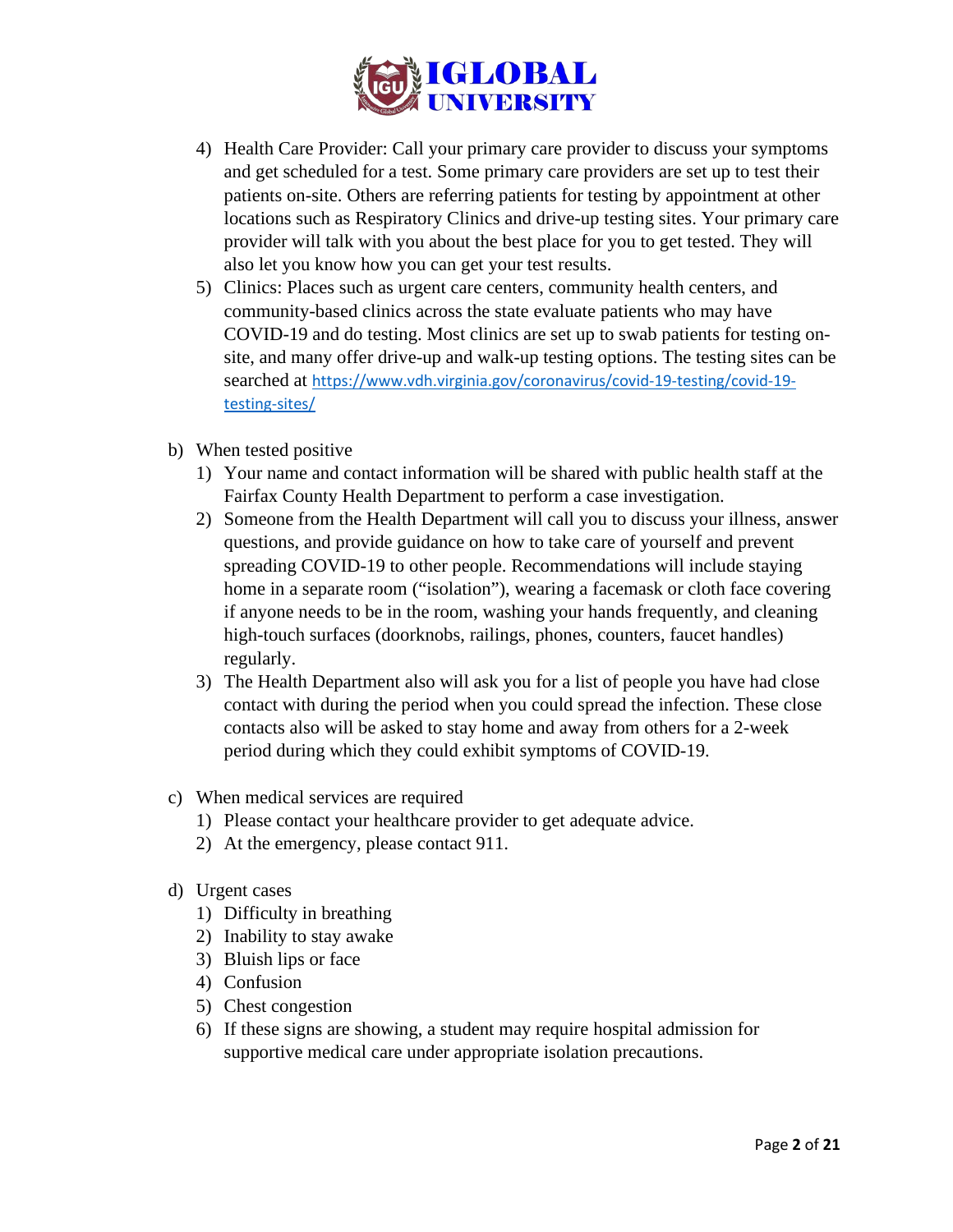

## **3. Students' initial return to campus**

IGU has no dormitory or on-campus student housing facility. Therefore, the students will be required to take initial health screening including body temperature and survey before they come to the campus for in-person instructions and on-campus activities considering Virginia State and CDC guideline.

The new students enrolled in the upcoming Quarter must attend the New Student Orientation. The existing students may visit the campus before the upcoming Quarter classes start for their course registration or other purposes by online or on the appointment basis.

It is imperative for all the students to note that any student who will visit the campus before the first class must make a prior appointment with a staff or faculty and comply with the CDC Health Guidance while on campus, including wearing face masks and keeping social distancing.

The topics for training and education related to New Student Orientation and In-person instructions are in the section of Education/training of students and Orientation and education/training, including anti-stigma training.

Daily health screening procedure is applied to all staff, faculty, students and visitors as below:

- a) Screening: Daily screening is conducted by a self-reporting tool by all employees and students. Staff and Faculty will report to the Front Desk and take a temperature check. Also, visitors have to complete a self-diagnosis survey and temperature check. This screening strategy follows the best public health practices and is updated regularly to reflect the current understanding of COVID-19 symptomatology.
- b) Identify individuals with a high probability of COVID-19: The screening tool is a daily symptom journal that captures COVID-19 related symptoms and exposures within the previous 24-hour period for those returning to campus. Also, their record of quarantine and tracking will be reviewed.
- c) An initial screening assessment will be disseminated before the start of the upcoming Quarter. After that, a daily symptom journal will capture COVID-19 related symptoms and exposures within the previous 24-hour period. This tool provides immediate feedback to the individual at-risk for infection
- d) A sample of Screening Questions are as follows:

Returning students must answer the following questions truthfully.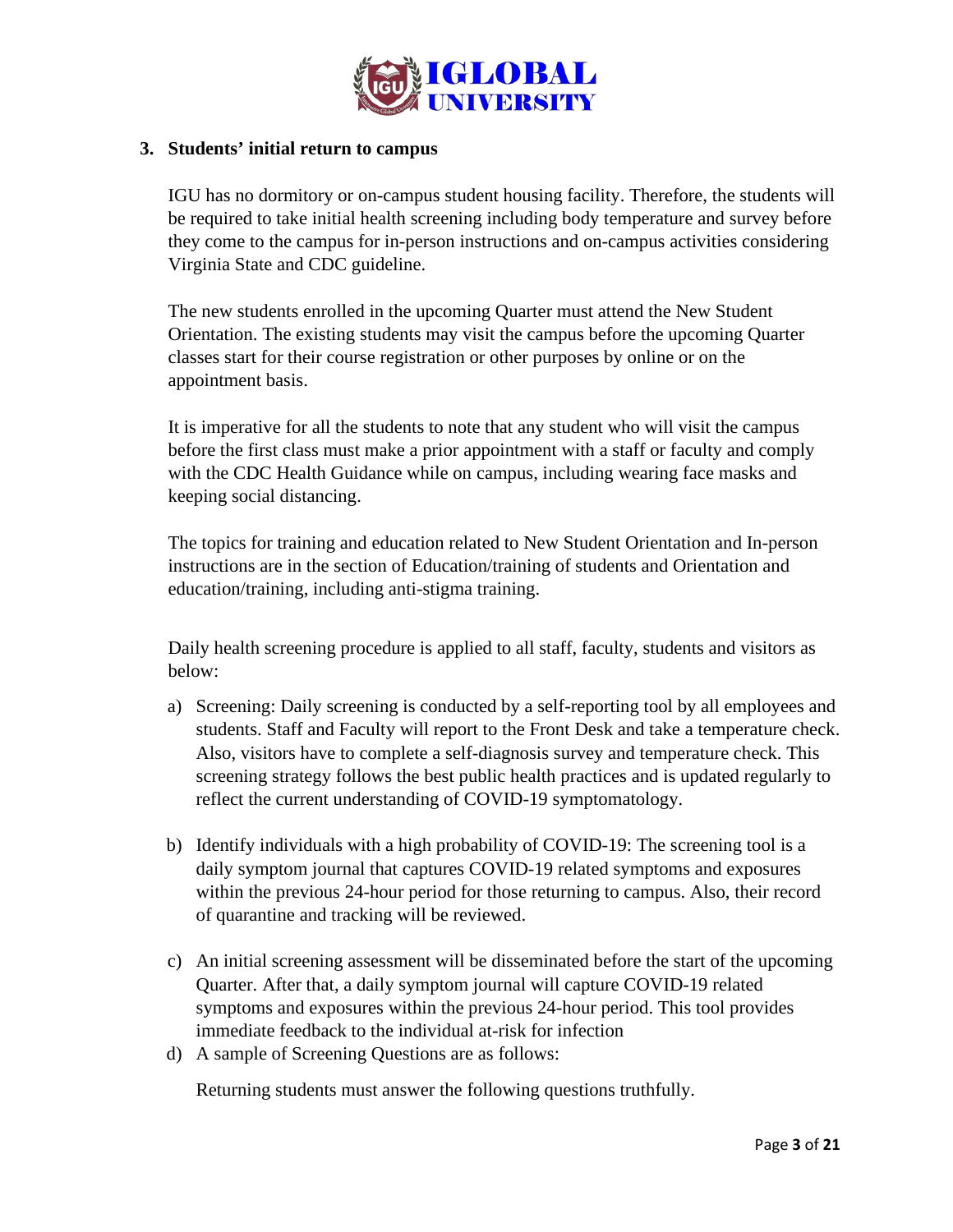

|  | 1) How are you feeling today? |
|--|-------------------------------|
|  | Good                          |

| Good          |  |
|---------------|--|
| a little sick |  |

2) Are you experiencing any symptoms?

| No symptoms                |
|----------------------------|
| Fever                      |
| Cough                      |
| Muscle or joint pain       |
| sore throat                |
| Fatigue                    |
| New loss of taste or smell |
| Runny nose                 |
| Nasal congestion           |
| Headache                   |
| Repeated shaking chills    |
| Headache                   |

- Headache Chest congestion
- 3) Have you been tested for COVID-19?
- Yes  $\mathsf{L}$

 $\Box$ 

 $\Box$ 

**FI** 

 $\Box$ 

- No
- 4) Have you been exposed to someone who has tested positive for COVID-19
- Yes
- No
- 5) Do others in your household have COVID-19 symptoms?

| Yes |
|-----|
| No  |

 $\Box$ Not sure

# **4. Education/training of students: consider COVID-19 prevention education as part of student orientation**

IGU will provide all the faculty, staff, and students with all the required training related to and dealing with COVID-19 situations. Training curriculum includes an overview of COVID-19 epidemiology, the safety measures IGU is taking, and individual duties and responsibilities taken by students, faculty and staff while on campus.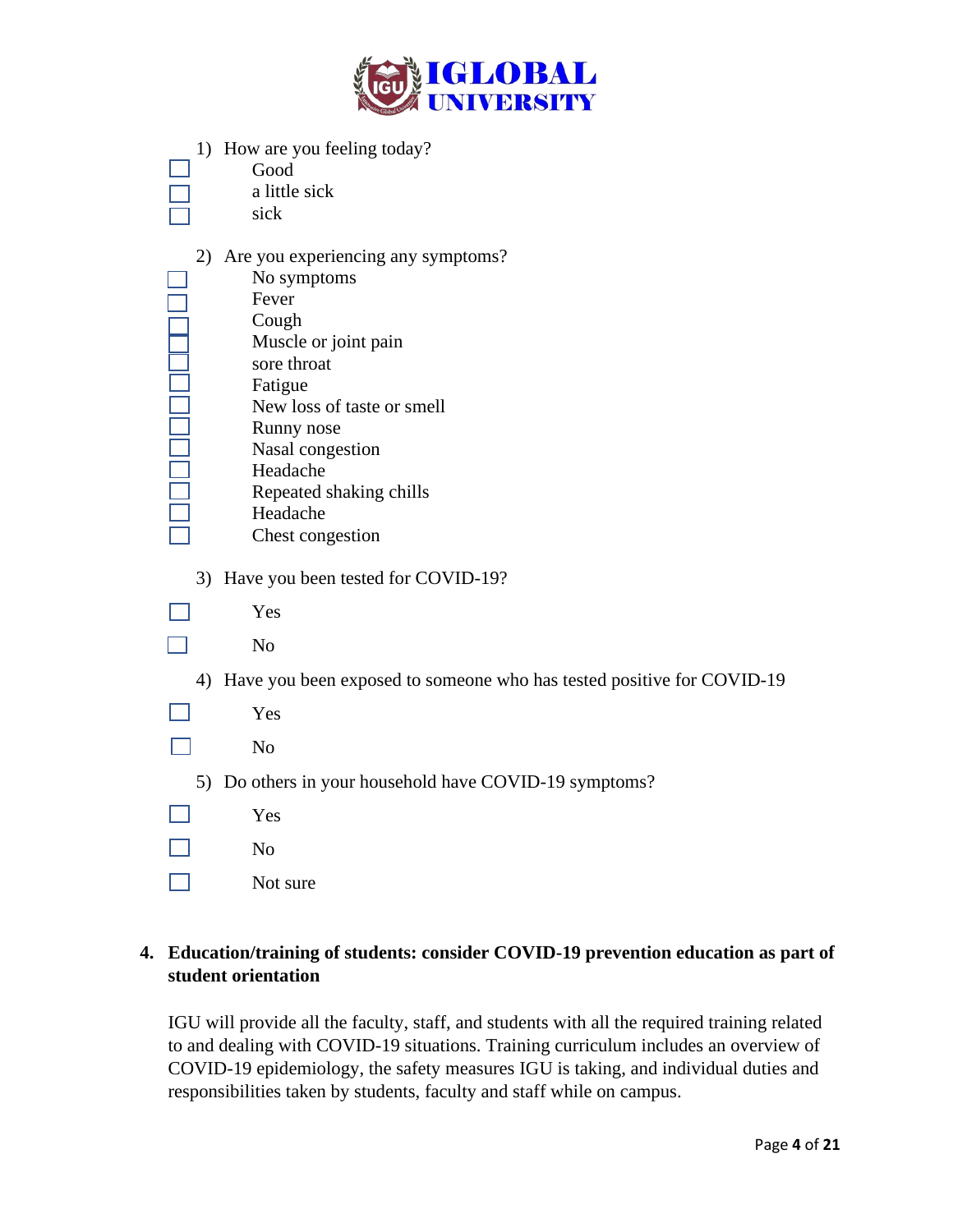

All faculty, staff and students are required to complete the "Safe Return to Campus Training" before returning to campus. All students will have access to the "Safe Return to Campus Training" prominently displayed on Canvas, Learning Management System. Each Division Manager will monitor each student's compliance.

The contents of "Safe Return to Campus Training" include the following information:

- a) COVID-19 situation by CDC (Centers for Disease Control and Prevention) and Fairfax County Health Department guideline (([https://www.fairfaxcounty.gov/covid19/\)](https://www.fairfaxcounty.gov/covid19/)
	- 1) Basics of COVID-19 transmission and symptoms
	- 2) Actions that should be taken if someone suspects that they have been exposed to COVID-19 or are ill with COVID-19
	- 3) Procedures for reporting COVD-19 exposures and illnesses
	- 4) Special considerations and accommodations for individuals who are at high-risk
	- 5) University precautions to prevent the spread of COVID-19 on campus
- b) School environment
	- 1) Specific precautions that are being implemented in classrooms including social distancing (10ft from instructor, 6ft from each student)
	- 2) Requirements to wear face coverings
	- 3) Instructions for individuals who do not feel safe returning to campus (DE option)
	- 4) Information on how the university intends to enforce policies and procedures
- c) Contents included in the reopening plan which submitted to SCHEV
	- 1) Student events
	- 2) Student support services and resources (academic, social, and well-being)
	- 3) Distance Education domestically or internationally
	- 4) Special considerations for individuals with special needs
	- 5) International student concerns

Participants must respond to the initial survey reviewing the student's acknowledgment and situation. Afterward, they must complete the training course offered on Canvas.

The detail of each content is described in the latter part of this Campus Reopening Plan.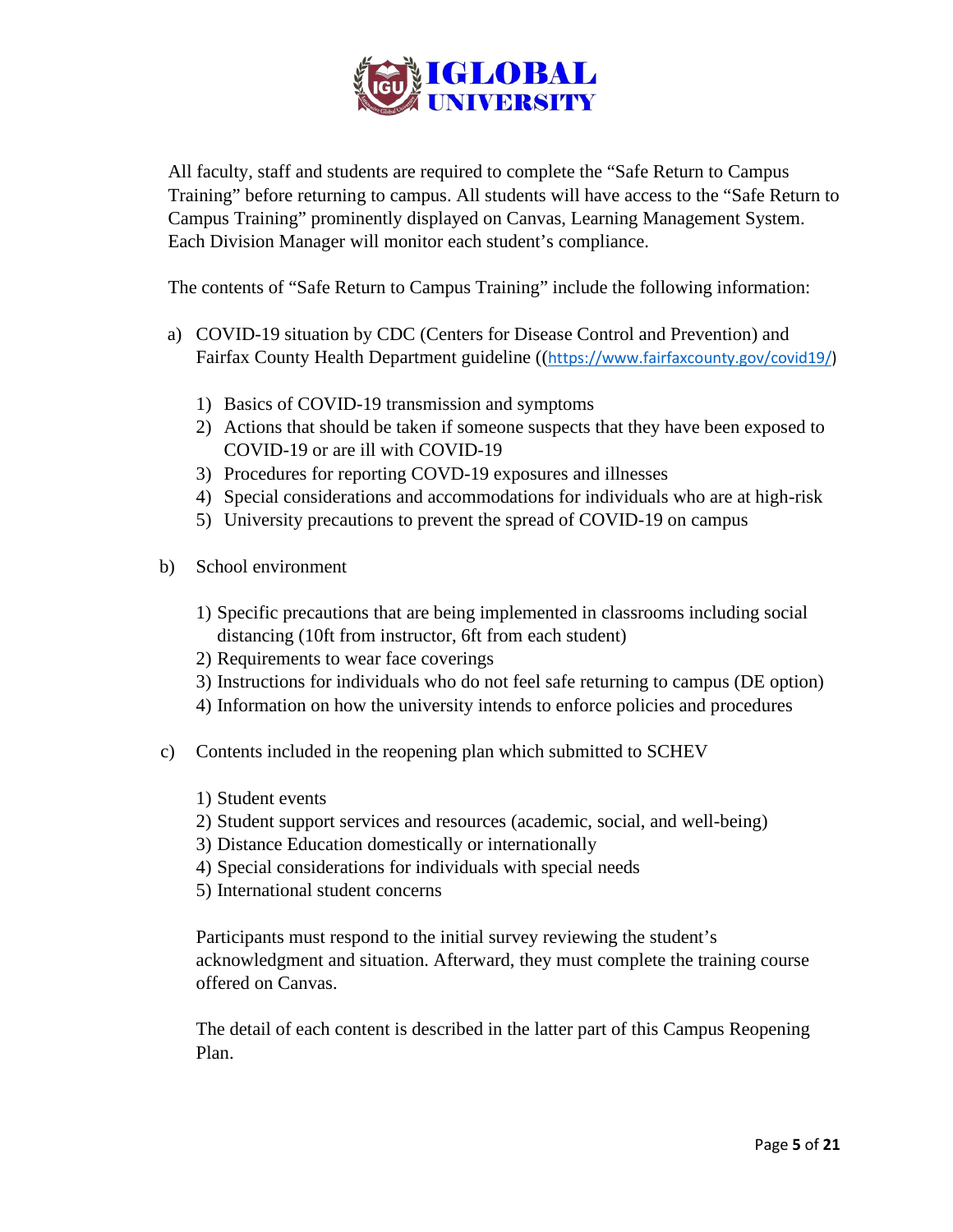

## **5. Physical Distancing, according to CDC guidance**

IGU will follow the CDC guidelines. The detailed policies are as follows:

- a) People must maintain a minimum of six feet separation from other people whenever possible. Signages and floor markings are visible to every public area in the campus
- b) Classrooms and instructional spaces will be modified such that seating spaced out to allow for 6 feet of distance between students and Faculty have been allocated more space, up to100 square feet. Online course offerings will also be expanded.
- c) University buildings are requiring physical distancing and face masks in the building. Building occupancy will be maintained following State guideline Visitors are admitted by appointment only.
- d) Maximum occupancy and size of gatherings monitoring will be conducted by each division manager following any active Executive Orders.
- e) The occupancy limit per elevator car is two (2) individuals. Face coverings should be worn in the elevator, and individuals should try to avoid touching elevator buttons with exposed hands/fingers.
- f) Most of the meetings, conferences, guest speaking, and other events will be conducted by online conference
- g) Physical distancing will be highlighted in training and reinforced by signage, as well as visual cues such as floor markings and seat settings.

### **6. Hygiene practices and cleaning/disinfecting protocols**

- a) Basic Personal Hygiene Practices
	- 1) Wash your hands often with soap and water for at least 20 seconds, especially after you have been in a public place or after blowing your nose, coughing, or sneezing.
	- 2) If soap and water are not readily available, use a hand sanitizer that contains at least 60% alcohol.
	- 3) Avoid touching your eyes, nose, and mouth with unwashed hands.
	- 4) Wear a face covering when around others. Remember to maintain physical distancing. Face coverings are not a substitute for physical distancing.
	- 5) If you encounter individuals who are not wearing a face covering, take extra care to maintain a physical distance of at least six feet. Remember that certain individuals are unable to wear a face-covering due to health concerns.
	- 6) Cover your cough or sneeze with a tissue or use the inside of your elbow. Take care of used tissues properly.
- b) Cleaning/Disinfecting Protocols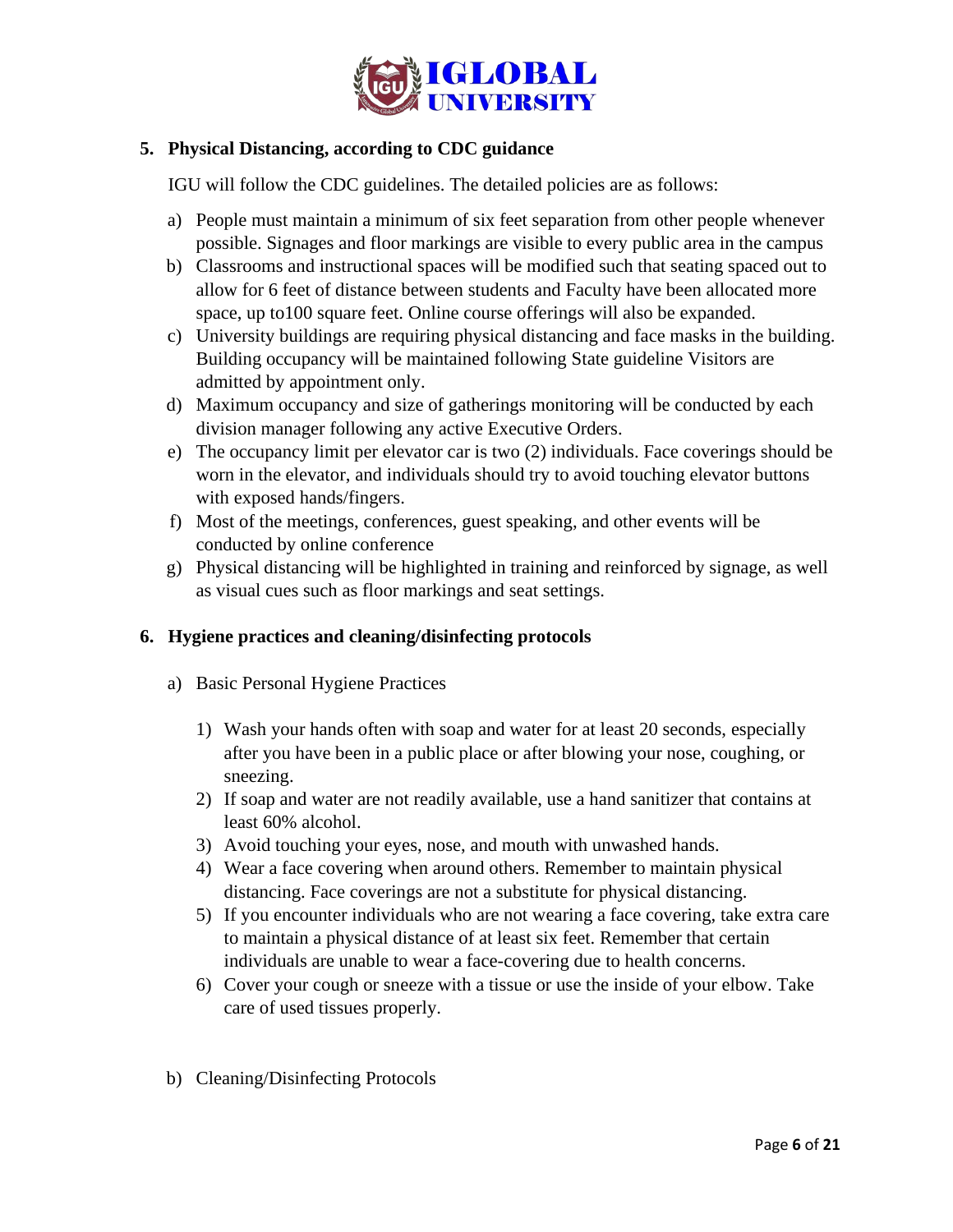

- 1) Cleaning high contact surfaces three times a day include, but are not limited to doorknobs/handles/push-plates, elevator buttons, restroom fixtures, and surfaces, drinking fountains/water bottle fill stations, light switches, handrails, vending machines, check out stations and payment pads, touch screen information panels, and other hard surfaces most frequently contacted by students.
- 2) Classrooms and public areas will be cleaned with disinfecting spray and wipes. Due to the short supply, the cleaning method may be changed. However, IGU will make the best effort.
- 3) Hand sanitizer stations have been in operation at each area of campus from March 2020.

## **7. Housing**

- a) IGU has no on-campus housing. However, students will be trained and informed of their guidelines to maintain a healthy environment at their own residences.
- b) The household checklist from CDC will be shared with students, as follows:
- c) Get your household ready for COVID-19. As a family, you can plan and make appropriate decisions that will protect you and your family.
	- 1) Get up-to-date information about local COVID-19 activity from public health officials.
	- 2) Create a list of local organizations you and your household can contact in case you need access to information, healthcare services, support, and resources.
	- 3) Create an emergency contact list including family, friends, neighbors, carpool drivers, healthcare providers, teachers, employers, the local public health department, and other community resources.
	- 4) Consider members of the household who may have an [increased risk for severe](https://www.cdc.gov/coronavirus/2019-ncov/need-extra-precautions/people-at-higher-risk.html)  [illness.](https://www.cdc.gov/coronavirus/2019-ncov/need-extra-precautions/people-at-higher-risk.html)
	- 5) A sick person should be isolated from other members of the family for at least 14 days to prevent transmission and provide adequate care.
- d) Those at higher risk for severe illness

Take additional precautions for [those at higher risk for severe illness,](https://www.cdc.gov/coronavirus/2019-ncov/need-extra-precautions/people-at-increased-risk.html) particularly older adults and those of any age who have severe underlying health conditions.

- e) Take every day preventative actions
	- 1) Wash your hands frequently.
	- 2) Avoid touching your eyes, nose, and mouth with unwashed hands.
	- 3) Stay at least 6 feet (about two arms' length) from other people.
	- 4) Stay home when you are sick.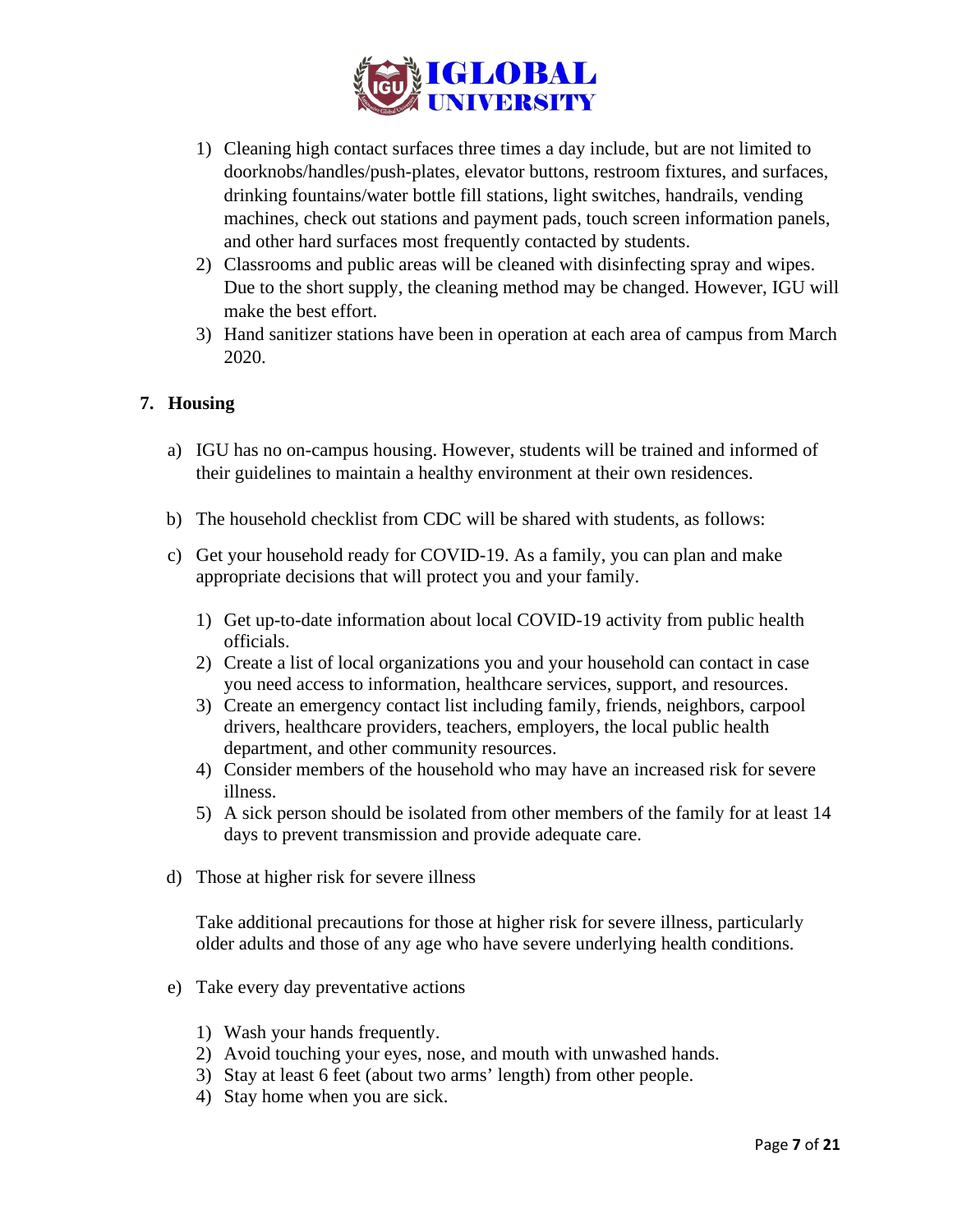

- 5) Cover your cough or sneeze with a tissue, then throw the tissue in the trash.
- 6) [Clean and disinfect](https://www.cdc.gov/coronavirus/2019-ncov/prevent-getting-sick/cleaning-disinfection.html) frequently touched objects and surfaces.
- 7) Wear a cloth face cover when you go out in public. Cloth face coverings should not be placed on young children under age 2, anyone who has trouble breathing, or is unconscious, incapacitated, or otherwise unable to remove the mask without assistance.
- 8) More on [how to protect yourself](https://www.cdc.gov/coronavirus/2019-ncov/prevent-getting-sick/prevention.html)
- f) If you have a fever, cough, or [other symptom,](https://www.cdc.gov/coronavirus/2019-ncov/symptoms-testing/symptoms.html) you might have COVID-19. Most people who have mild illnesses or asymptomatic signs can recover at home. If you think you may have been exposed to COVID-19, contact your healthcare provider.
	- 1) Keep track of your symptoms.
	- 2) **If you have [an emergency warning sign](https://www.cdc.gov/coronavirus/2019-ncov/symptoms-testing/symptoms.html#seek-medical-attention) (including trouble breathing),** get emergency medical care immediately.
- g) If someone in your home is sick
	- 1) How to [care for a sick household member.](https://www.cdc.gov/coronavirus/2019-ncov/if-you-are-sick/care-for-someone.html)
	- 2) [What to do if you are sick.](https://www.cdc.gov/coronavirus/2019-ncov/if-you-are-sick/steps-when-sick.html)
	- 3) How to decide if others in the home should [quarantine.](https://www.cdc.gov/coronavirus/2019-ncov/if-you-are-sick/quarantine-isolation.html)
	- 4) Continue to practice [everyday preventive actions.](https://www.cdc.gov/coronavirus/2019-ncov/prevent-getting-sick/prevention.html)
- h) Generations in the household
	- 1) Those who are at an [increased risk for severe illness:](https://www.cdc.gov/coronavirus/2019-ncov/need-extra-precautions/people-at-higher-risk.html) take additional precautions. Make sure you have access to several weeks of medications and supplies in case you need to stay home. Stay at home, if possible.
	- 2) Children: [How to keep kids healthy.](https://www.cdc.gov/coronavirus/2019-ncov/daily-life-coping/children.html) Notify your child's school or daycare if your child becomes sick with COVID-19.
	- 3) Take care of the [emotional health](https://www.cdc.gov/coronavirus/2019-ncov/daily-life-coping/managing-stress-anxiety.html) of your household members, including yourself.
- i) Pets in the household

Treat [pets](https://www.cdc.gov/coronavirus/2019-ncov/daily-life-coping/pets.html) as you would other human family members – do not let pets interact with people outside the household.

#### **8. Consideration of vulnerable individuals**

- a) Vulnerable individuals are defined at CDC website below.
- b) The risk for Severe Illness Increases with Age

As you get older, your risk for severe illness from COVID-19 increases. For example, people in their 50s are at higher risk for severe illness than people in their 40s. Similarly, people in their 60s or 70s are, in general, at higher risk for severe illness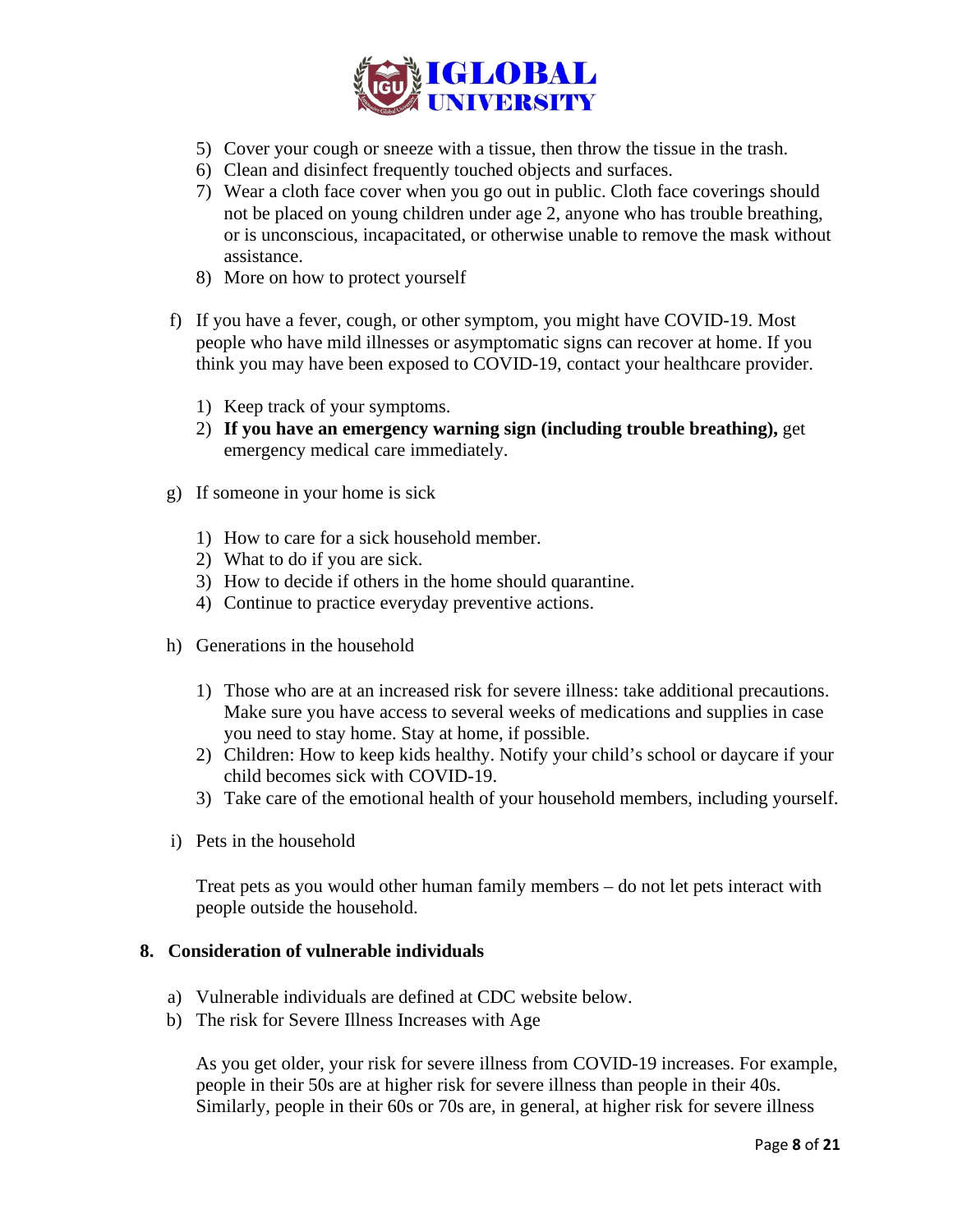

than people in their 50s. The greatest risk for severe illness from COVID-19 is among those aged 85 or older.

- c) People of any age with the following conditions are at increased risk of severe illness from COVID-19:
	- 1) [Chronic kidney disease](https://www.cdc.gov/coronavirus/2019-ncov/need-extra-precautions/people-with-medical-conditions.html?CDC_AA_refVal=https%3A%2F%2Fwww.cdc.gov%2Fcoronavirus%2F2019-ncov%2Fneed-extra-precautions%2Fgroups-at-higher-risk.html#chronic-kidney-disease)
	- 2) [COPD \(chronic obstructive pulmonary disease\)](https://www.cdc.gov/coronavirus/2019-ncov/need-extra-precautions/people-with-medical-conditions.html?CDC_AA_refVal=https%3A%2F%2Fwww.cdc.gov%2Fcoronavirus%2F2019-ncov%2Fneed-extra-precautions%2Fgroups-at-higher-risk.html#copd)
	- 3) [Immunocompromised state \(weakened immune system\) from solid organ](https://www.cdc.gov/coronavirus/2019-ncov/need-extra-precautions/people-with-medical-conditions.html?CDC_AA_refVal=https%3A%2F%2Fwww.cdc.gov%2Fcoronavirus%2F2019-ncov%2Fneed-extra-precautions%2Fgroups-at-higher-risk.html#immunocompromised-state)  [transplant](https://www.cdc.gov/coronavirus/2019-ncov/need-extra-precautions/people-with-medical-conditions.html?CDC_AA_refVal=https%3A%2F%2Fwww.cdc.gov%2Fcoronavirus%2F2019-ncov%2Fneed-extra-precautions%2Fgroups-at-higher-risk.html#immunocompromised-state)
	- 4) [Obesity \(body mass index \[BMI\] of 30 or higher\)](https://www.cdc.gov/coronavirus/2019-ncov/need-extra-precautions/people-with-medical-conditions.html?CDC_AA_refVal=https%3A%2F%2Fwww.cdc.gov%2Fcoronavirus%2F2019-ncov%2Fneed-extra-precautions%2Fgroups-at-higher-risk.html#obesity)
	- 5) [Serious heart conditions, such as heart failure, coronary artery disease, or](https://www.cdc.gov/coronavirus/2019-ncov/need-extra-precautions/people-with-medical-conditions.html?CDC_AA_refVal=https%3A%2F%2Fwww.cdc.gov%2Fcoronavirus%2F2019-ncov%2Fneed-extra-precautions%2Fgroups-at-higher-risk.html#serious-heart-conditions)  [cardiomyopathies](https://www.cdc.gov/coronavirus/2019-ncov/need-extra-precautions/people-with-medical-conditions.html?CDC_AA_refVal=https%3A%2F%2Fwww.cdc.gov%2Fcoronavirus%2F2019-ncov%2Fneed-extra-precautions%2Fgroups-at-higher-risk.html#serious-heart-conditions)
	- 6) [Sickle cell disease](https://www.cdc.gov/coronavirus/2019-ncov/need-extra-precautions/people-with-medical-conditions.html?CDC_AA_refVal=https%3A%2F%2Fwww.cdc.gov%2Fcoronavirus%2F2019-ncov%2Fneed-extra-precautions%2Fgroups-at-higher-risk.html#hemoglobin-disorders)
	- 7) [Type 2 diabetes mellitus](https://www.cdc.gov/coronavirus/2019-ncov/need-extra-precautions/people-with-medical-conditions.html?CDC_AA_refVal=https%3A%2F%2Fwww.cdc.gov%2Fcoronavirus%2F2019-ncov%2Fneed-extra-precautions%2Fgroups-at-higher-risk.html#diabetes)
- d) The following conditions might be at an increased risk for severe illness from COVID-19:
	- 1) [Asthma \(moderate-to-severe\)](https://www.cdc.gov/coronavirus/2019-ncov/need-extra-precautions/people-with-medical-conditions.html?CDC_AA_refVal=https%3A%2F%2Fwww.cdc.gov%2Fcoronavirus%2F2019-ncov%2Fneed-extra-precautions%2Fgroups-at-higher-risk.html#asthma)
	- 2) [Cerebrovascular disease \(affects blood vessels and blood supply to the brain\)](https://www.cdc.gov/coronavirus/2019-ncov/need-extra-precautions/people-with-medical-conditions.html?CDC_AA_refVal=https%3A%2F%2Fwww.cdc.gov%2Fcoronavirus%2F2019-ncov%2Fneed-extra-precautions%2Fgroups-at-higher-risk.html#serious-heart-conditions)
	- 3) [Cystic fibrosis](https://www.cdc.gov/coronavirus/2019-ncov/need-extra-precautions/people-with-medical-conditions.html?CDC_AA_refVal=https%3A%2F%2Fwww.cdc.gov%2Fcoronavirus%2F2019-ncov%2Fneed-extra-precautions%2Fgroups-at-higher-risk.html#copd)
	- 4) [Hypertension or high blood pressure](https://www.cdc.gov/coronavirus/2019-ncov/need-extra-precautions/people-with-medical-conditions.html?CDC_AA_refVal=https%3A%2F%2Fwww.cdc.gov%2Fcoronavirus%2F2019-ncov%2Fneed-extra-precautions%2Fgroups-at-higher-risk.html#serious-heart-conditions)
	- 5) [Immunocompromised state \(weakened immune system\) from blood or bone](https://www.cdc.gov/coronavirus/2019-ncov/need-extra-precautions/people-with-medical-conditions.html?CDC_AA_refVal=https%3A%2F%2Fwww.cdc.gov%2Fcoronavirus%2F2019-ncov%2Fneed-extra-precautions%2Fgroups-at-higher-risk.html#immunocompromised-state)  [marrow transplant, immune deficiencies, HIV, use of corticosteroids, or use of](https://www.cdc.gov/coronavirus/2019-ncov/need-extra-precautions/people-with-medical-conditions.html?CDC_AA_refVal=https%3A%2F%2Fwww.cdc.gov%2Fcoronavirus%2F2019-ncov%2Fneed-extra-precautions%2Fgroups-at-higher-risk.html#immunocompromised-state)  [other immune weakening medicines](https://www.cdc.gov/coronavirus/2019-ncov/need-extra-precautions/people-with-medical-conditions.html?CDC_AA_refVal=https%3A%2F%2Fwww.cdc.gov%2Fcoronavirus%2F2019-ncov%2Fneed-extra-precautions%2Fgroups-at-higher-risk.html#immunocompromised-state)
	- 6) [Neurologic conditions, such as dementia](https://www.cdc.gov/coronavirus/2019-ncov/need-extra-precautions/people-with-medical-conditions.html?CDC_AA_refVal=https%3A%2F%2Fwww.cdc.gov%2Fcoronavirus%2F2019-ncov%2Fneed-extra-precautions%2Fgroups-at-higher-risk.html#neurologic-conditions)
	- 7) [Liver disease](https://www.cdc.gov/coronavirus/2019-ncov/need-extra-precautions/people-with-medical-conditions.html?CDC_AA_refVal=https%3A%2F%2Fwww.cdc.gov%2Fcoronavirus%2F2019-ncov%2Fneed-extra-precautions%2Fgroups-at-higher-risk.html#liver-disease)
	- 8) [Pregnancy](https://www.cdc.gov/coronavirus/2019-ncov/need-extra-precautions/people-with-medical-conditions.html?CDC_AA_refVal=https%3A%2F%2Fwww.cdc.gov%2Fcoronavirus%2F2019-ncov%2Fneed-extra-precautions%2Fgroups-at-higher-risk.html#pregnancy)
	- 9) [Pulmonary fibrosis \(having damaged or scarred lung tissues\)](https://www.cdc.gov/coronavirus/2019-ncov/need-extra-precautions/people-with-medical-conditions.html?CDC_AA_refVal=https%3A%2F%2Fwww.cdc.gov%2Fcoronavirus%2F2019-ncov%2Fneed-extra-precautions%2Fgroups-at-higher-risk.html#copd)
	- 10) [Smoking](https://www.cdc.gov/coronavirus/2019-ncov/need-extra-precautions/people-with-medical-conditions.html?CDC_AA_refVal=https%3A%2F%2Fwww.cdc.gov%2Fcoronavirus%2F2019-ncov%2Fneed-extra-precautions%2Fgroups-at-higher-risk.html#smoking)
	- 11) [Thalassemia \(a type of blood disorder\)](https://www.cdc.gov/coronavirus/2019-ncov/need-extra-precautions/people-with-medical-conditions.html?CDC_AA_refVal=https%3A%2F%2Fwww.cdc.gov%2Fcoronavirus%2F2019-ncov%2Fneed-extra-precautions%2Fgroups-at-higher-risk.html#hemoglobin-disorders)
	- 12) [Type 1 diabetes mellitus](https://www.cdc.gov/coronavirus/2019-ncov/need-extra-precautions/people-with-medical-conditions.html?CDC_AA_refVal=https%3A%2F%2Fwww.cdc.gov%2Fcoronavirus%2F2019-ncov%2Fneed-extra-precautions%2Fgroups-at-higher-risk.html#diabetes)

### **Policies and Procedures**

- a) The university does not prohibit at-risk individuals from coming to campus, but individuals who are at high risk are encouraged to make an appointment and notify Staff about his/her presence on campus
- b) IGU will ask and contact any possible vulnerable individuals from Staff, Faculty, and students to arrange any accommodations or arrangements. All Staff or faculty members who are in the vulnerable health condition are encouraged to report to Executive Committee members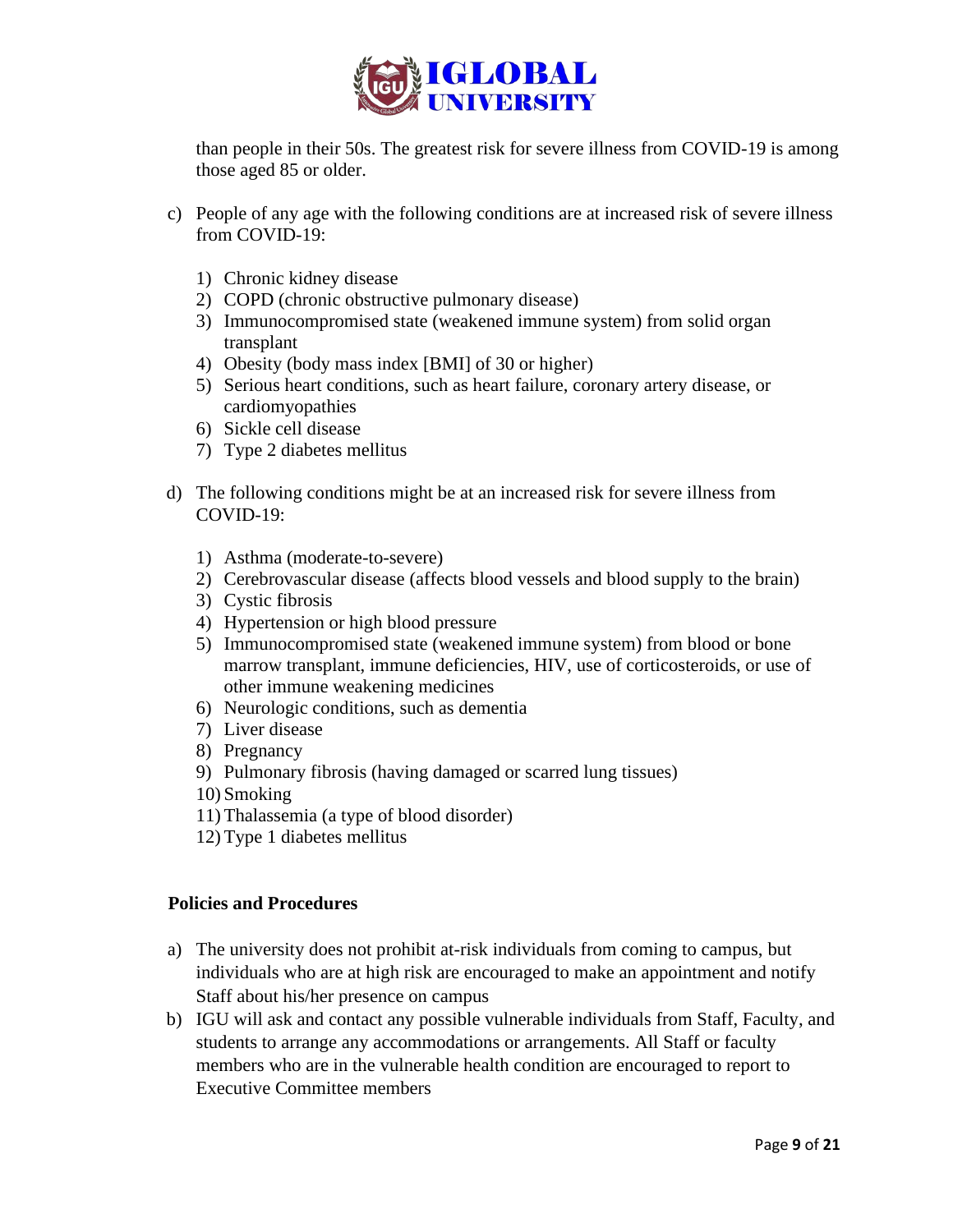

c) CDC guidelines for the vulnerable individuals will be included in the training course which will be provided to Staff, Faculty, and Students

## **9. International student considerations**

IGU will provide "On-campus In-person" classes to its international (F-1) students in compliance with the Student and Exchange Visitor Program (SEVP) announcement issued on July 6, 2020.

IGU will enforce all the F-1 students to take at least one in-person class on campus for the upcoming quarter. However, depending on the situation, the delivery may be modified to prevent any further spreading virus. "Eligible F-1 students may take a maximum of one class online." However, academically superior F-1 students may be allowed to take more than one online class with prior approval from the Department of Academic Affairs. Also, Hybrid delivery can be considered in all cases.

All the F-1 students will be required to comply not only with the federal and state regulations and guidelines but also with all the IGU policies and procedures to combat and defeat COVID-19, while they are taking in-person instructions and participating oncampus activities. They are recommended 14 days of quarantine and COVID-19 testing after arrival in the US.

IGU will utilize the current SEVP regulations and policies for international students to adapt any emergency cases such as reduced course load (RCL), excused absences, and leave of absence for medical reasons. Students must provide all evidence on time to be reviewed and approved for their requests

[\(https://www.ice.gov/doclib/sevis/pdf/bcm2007-01.pdf\)](https://www.ice.gov/doclib/sevis/pdf/bcm2007-01.pdf).

### **10. Partnership and communication/information sharing with the local community**

IGU will continue to share timely information and maintain open communications and dialogues with its local communities, including city, county local and state governments and businesses. IGU has a number of partnerships with local business entities such as various chambers of commerce.

IGU will share timely and significant information such as IGU's reopening plans and how to combat COVID-19 with those local community leaders through various communication channels, such as IGU website [\(www.igu.edu\)](http://www.igu.edu/), newsletters, emails, and social media.

### **11. Face coverings**

The CDC Health Guidelines, especially face coverings are mandatory in the campus building. All the faculty, staff, and students are required to report to the Receptionist and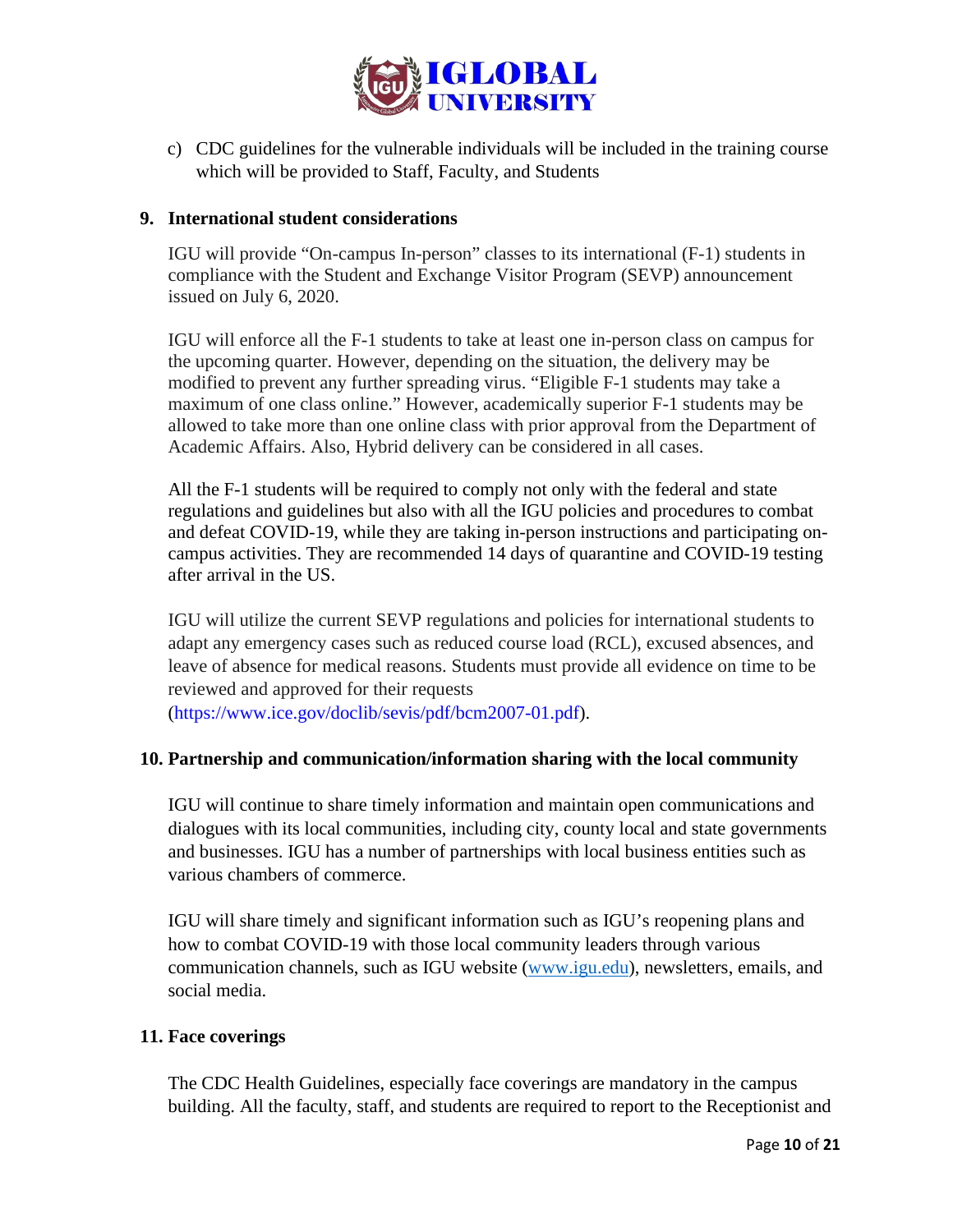

sign the fact that he or she wears face coverings *at each time* to enter the Campus Building. IGU will equip with face masks for those who forgot face coverings. The further information can be found at the Fairfax County Health Department website ([https://www.fairfaxcounty.gov/covid19/face-coverings\)](https://www.fairfaxcounty.gov/covid19/face-coverings)

In addition to face coverings, the Receptionist will check the body temperature of each person entering the Campus Building to ensure that his/her temperature is lower than 100 degrees Fahrenheit. IGU will consult with local health officers any person whose body temperature is higher than100 degrees Fahrenheit.

When any faculty, staff or students have a problem with face coverings due to their personal condition, they must contact Safety Manager, Dr. Shane Cho immediately to take immediate action.

## **12. Student Health Services**

IGU doesn't have dedicated health professionals on campus. However, IGU is always ready to provide students with urgent health services by the Safety Manager and the staff with medical knowledge and skills. For example, Amit Gupta, Administrative Staff has a CPR license and Dr. Ruby Ong has a dentist license.

There are First Aid kits and medicines available for emergency cases. Any health-related report, whether minor or severe, will be prompted to Dr. Shane Cho, Vice President of Operations and Safety Manager. Dr. Cho will provide an immediate proper treatment to each health-related case and make a decision to report the case to appropriate authorities and facilities, such as Country government and hospitals, including calling 911 for immediate help.

The aforementioned health-related services provided to students are also available to the faculty, staff, and any outside visitors.

The following procedures are enforced daily during the upcoming Quarter and beyond to combat COVID-19:

a) Campus Visit Report

All the faculty, staff, students, and any visitors who enter the campus must go to the Receptionist on a daily basis to report the following:

- 1) Show that the person is wearing a face covering (e.g., mask)
- 2) Take a body temperature. Any person whose temperature is higher than 100 degrees in Fahrenheit will not be allowed to attend any in-person classes or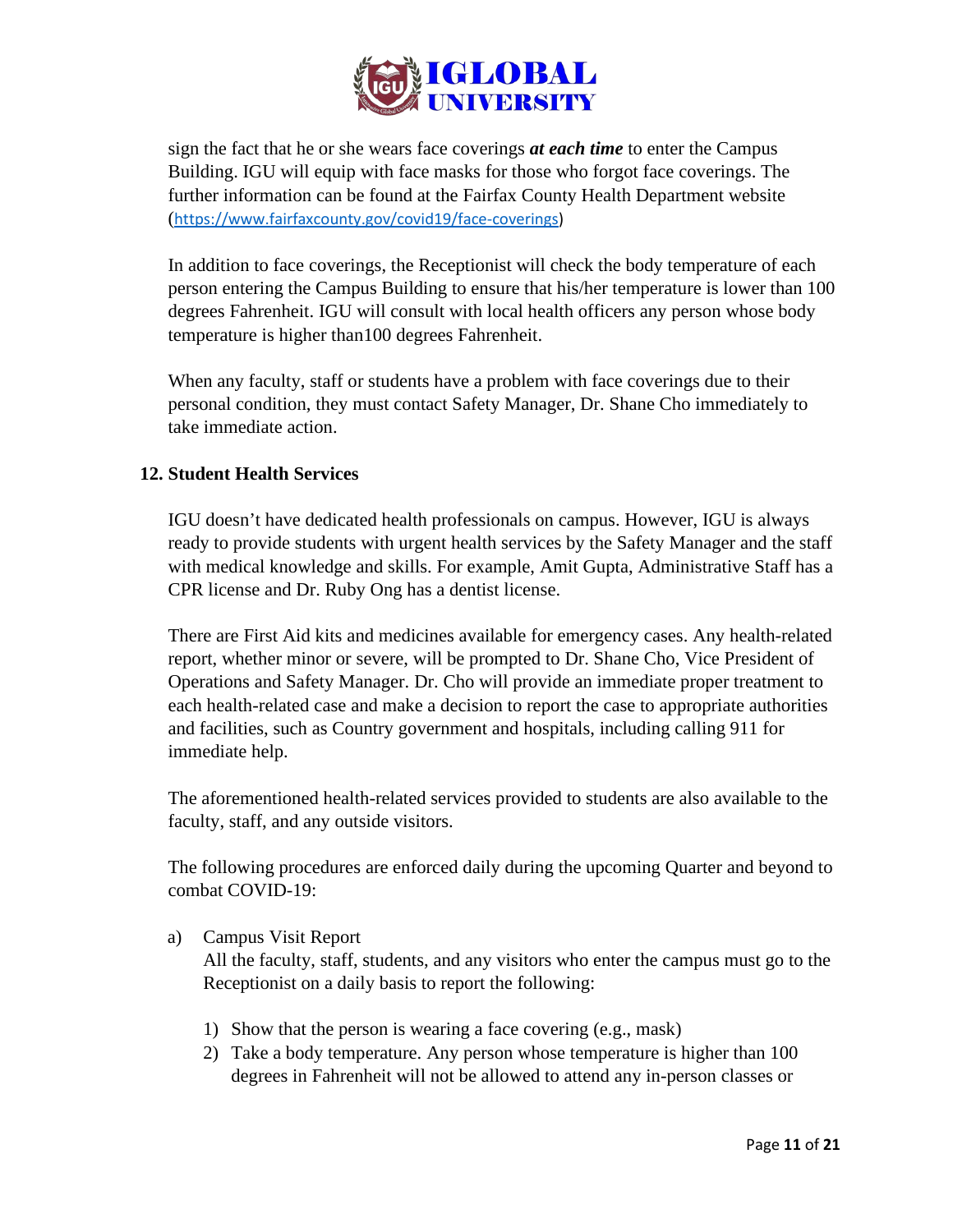

participate in any on-campus activities, until a proper approval is made by Dr. Cho on each case.

- 3) Sign a document to state that the person has not been tested positive for Covid-19 and has not visited any foreign country for the past four months. It is noted that faculty, staff, and students will sign this document *once* at the beginning of the new quarter.
- b) Steps for Staff, Faculty and Students to take
	- 1) Stop handshaking
	- 2) Regular handwashing
	- 3) Create habits and reminders to avoid touching their faces and cover coughs and sneezes
- c) Disinfect surfaces regularly
	- 1) Doorknobs
	- 2) Tables
	- 3) Desks
	- 4) Handrails
	- 5) Keyboards
	- 6) Computer mouse
	- 7) Phones
	- 8) Any other high touch surfaces
	- 9) Increase ventilation by opening windows or adjusting the air conditioning
- d) Stay home if sick

Staff/students who are well but who have a sick family member at home with COVID-19 should notify their supervisor/instructor and follow health guidelines

## **13. Large Events, including athletic events, and others such as ceremonies or performances**

IGU postponed the 2020 Graduation Ceremony to 2021 and has no plan to provide big events or ceremonies by the end of 2020. Small events that are using less than 50% capacity will be allowed with specific prior approval from the President & CEO in compliance with all the CDC guidelines and federal, state, and local government regulations enforced, including face-coverings and social distancing requirements.

Most of the group events will be replaced by video conference using Go-To-Meeting, Canvas video conference training.

### **14. Communications Strategy**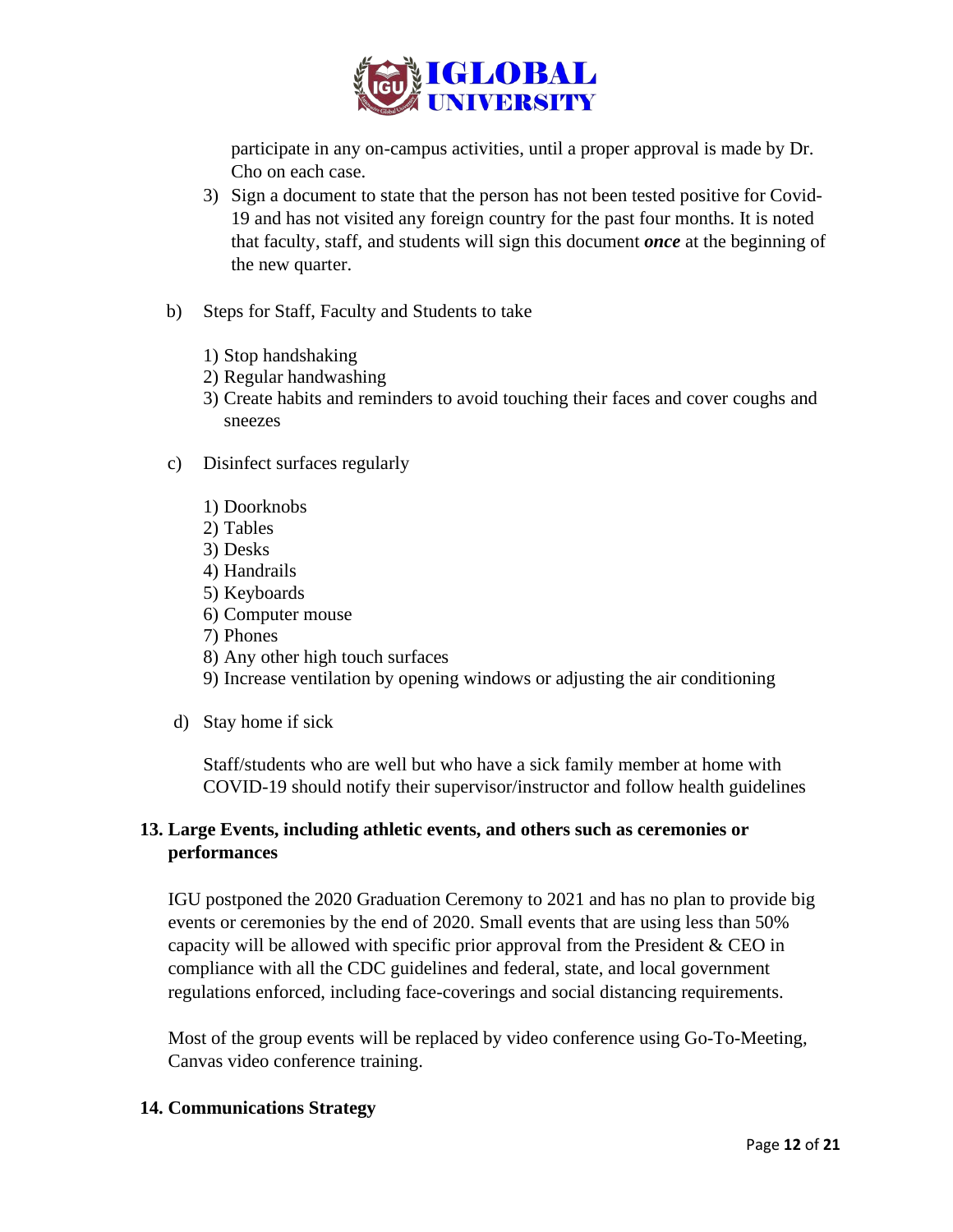

IGU will announce and share the campus reopening plan with Staff, Faculty, and Students through email, website posting, and social media posting.

The details in the reopening plan will be shared in the Faculty meeting, Staff meetings and New Student Orientation. Current students will also be invited to the New Student Orientation.

The frequency and content of communications are determined by the Executive Committee. Messages are reviewed and expedited in accordance with the university's communications guidelines.

Dr. Yohannes Abate, Vice president of Global Affairs, oversees the IGU's communication plan and feedback closely with Executive Committee.

## **15. Orientation and education/training, including anti-stigma training**

IGU will conduct a Quarterly Faculty Development Meeting on September 19 and New Student Orientation on September 30. The anti-stigma training contents will be included in the training section below.

- a) COVID-19 situation by CDC guideline
	- 1) Basics of COVID-19 transmission and symptoms
	- 2) Actions that should be taken if someone suspects that they have been exposed to COVID-19 or are ill with COVID-19
	- 3) Procedures for reporting COVD-19 exposures and illnesses
	- 4) Special considerations and accommodations for individuals who are at high-risk
	- 5) University precautions to prevent the spread of COVID-19 on campus
- b) School environment
	- 1) Specific precautions that are being implemented in classrooms including social distancing
	- 2) Requirements to wear face coverings
	- 3) Instructions for individuals who do not feel safe returning to campus (DE option)
	- 4) Information on how the university intends to enforce policies and procedures
- c) Contents included in the reopening plan which submitted to SCHEV
	- 1) Student events
	- 2) Student support services and resources (academic, social, and well-being)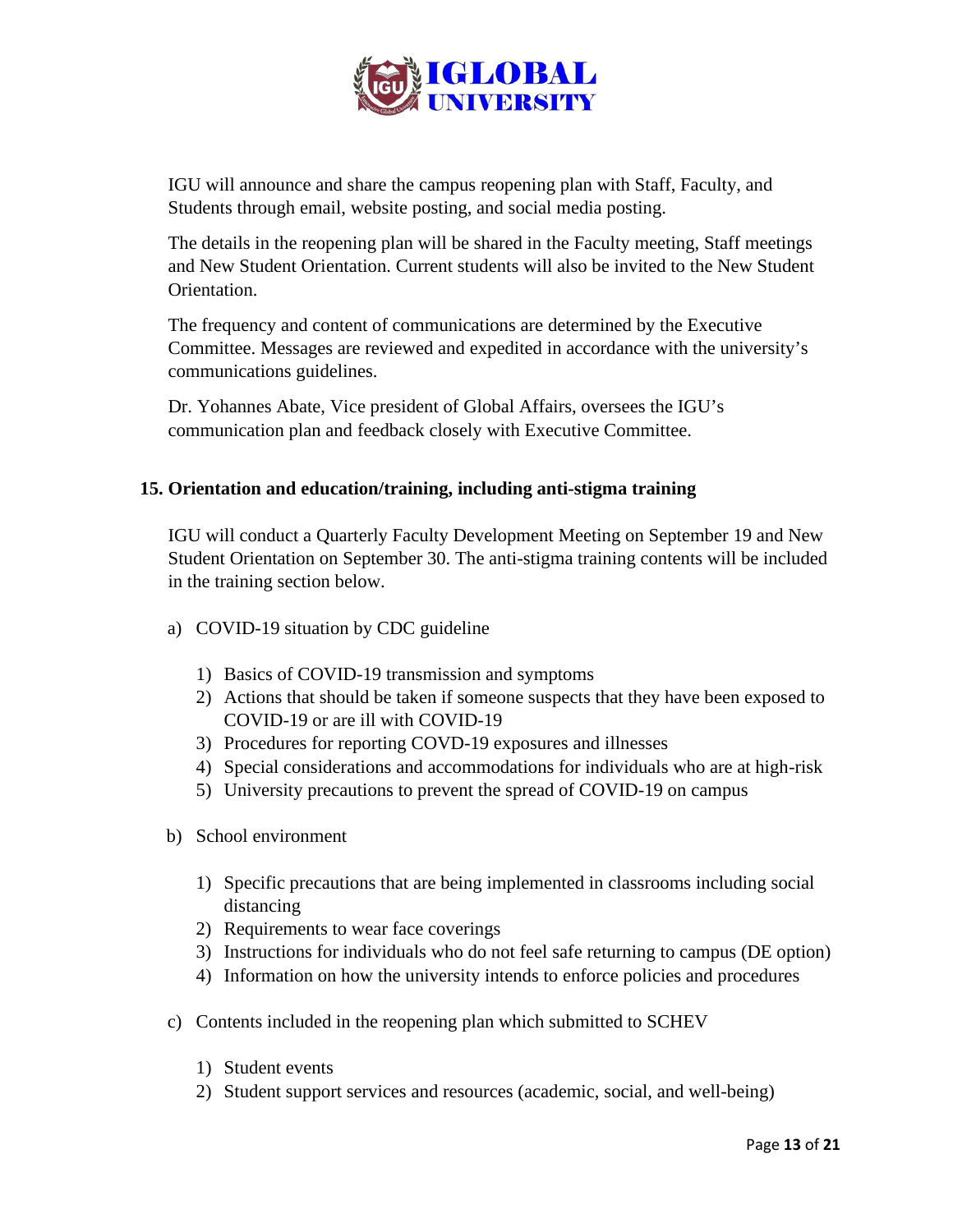

- 3) Distance Education domestically or internationally
- 4) Special considerations for individuals with special needs
- 5) International student concerns
- d) Anti-Stigma Training (WHO guide link: [https://www.who.int/docs/default](https://www.who.int/docs/default-source/coronaviruse/covid19-stigma-guide.pdf?sfvrsn=226180f4_2)[source/coronaviruse/covid19-stigma-guide.pdf?sfvrsn=226180f4\\_2\)](https://www.who.int/docs/default-source/coronaviruse/covid19-stigma-guide.pdf?sfvrsn=226180f4_2)
	- 1) Social stigma in the context of health is the negative association between a person or group of people who share certain characteristics and a specific disease. In an outbreak, this may mean people are labelled, stereotyped, discriminated against, treated separately, and/or experience loss of status because of a perceived link with a disease. Such treatment can negatively affect those with the disease, as well as their caregivers, family, friends and communities. People who don't have the disease but share other characteristics with this group may also suffer from stigma. The current COVID-19 outbreak has provoked social stigma and discriminatory behaviors against people of certain ethnic backgrounds as well as anyone perceived to have been in contact with the virus.
	- 2) The level of stigma associated with COVID-19 is based on three main factors: 1) it is a disease that's new and for which there are still many unknowns; 2) we are often afraid of the unknown; and 3) it is easy to associate that fear with 'others'. It is understandable that there is confusion, anxiety, and fear among the public. Unfortunately, these factors are also fueling harmful stereotypes
	- 3) An "infodemic" of misinformation and rumors is spreading more quickly than the current outbreak of the new coronavirus (COVID-19). This contributes to negative effects including stigmatization and discrimination of people from areas affected by the outbreak. We need collective solidarity and clear, actionable information to support communities and people affected by this new outbreak.

Training for employees and students is updated as necessary to reflect changes in public health guidance, modifications to the university policies and procedures, and in consideration of feedback regarding training contents offered by faculty, staff, and students.

## **B. Monitoring Health Conditions to Detect Infection**

# **1. Daily Health Screening Questions and/or other health monitoring approaches that can be used to monitor the health of the campus population**

e) Screening: Daily screening is conducted by a self-reporting tool by all employees and students. Staff and Faculty will report to the Front Desk and take a temperature check. Also, visitors have to complete a self-diagnosis survey and temperature check. This screening strategy follows the best public health practices and is updated regularly to reflect the current understanding of COVID-19 symptomatology.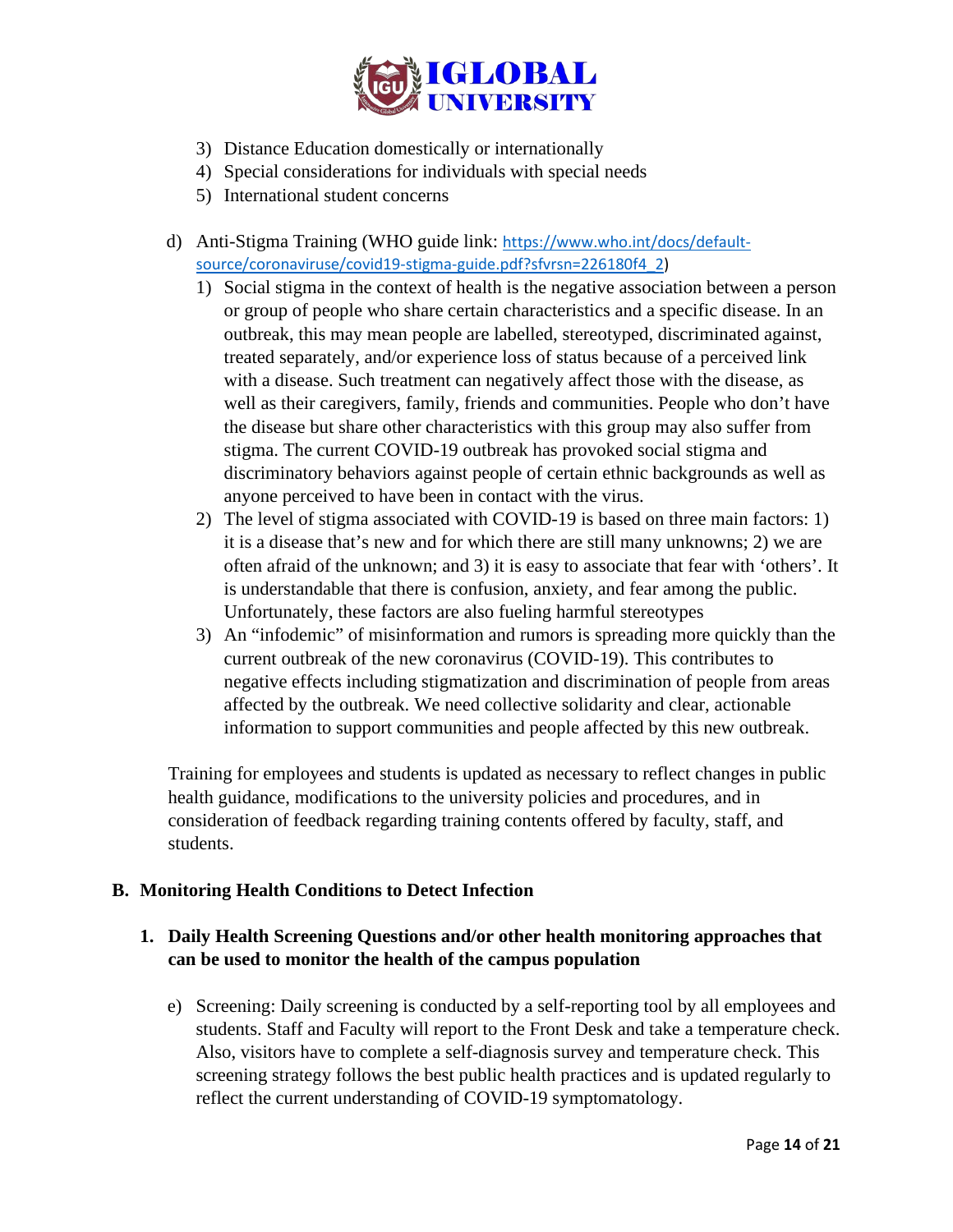

- f) Identify individuals with a high probability of COVID-19: The screening tool is a daily symptom journal that captures COVID-19 related symptoms and exposures within the previous 24-hour period for those returning to campus. Also, their record of quarantine and tracking will be reviewed.
- g) An initial screening assessment will be disseminated before the start of the upcoming Quarter. After that, a daily symptom journal will capture COVID-19 related symptoms and exposures within the previous 24-hour period. This tool provides immediate feedback to the individual at-risk for infection.

## **2. Campus level syndromic(disease) surveillance using electronic health record data or other disease surveillance methods as feasible**

Daily symptom journal and temperature check will be kept monitoring Staff, Faculty, and Students.

The COVID-19 Exposure Notification app, COVIDWISE, from VDH (Virginia Department of Health) will be used for our Staff, Faculty, and Students. It will be available in July 2020. Under review and training of the COVIDWISE, IGU will provide guide and training to IGU members.

**3. Establishment of a testing strategy. Testing strategies should consider testing for all students, Faculty, or Staff with symptoms and access to testing for close contacts of cases as recommended by public health. Institutions may consult with their local health department, local health systems, and other relevant partners**

Testing and Reporting Plan will follow CDC guidelines and work with the Virginia Department of Health (VDH) and Fairfax County Public Health Department.

Faculty, Staff, Students, and Visitors with insurance and existing primary care providers will be encouraged to seek testing through their existing provider relationship and report results to the university. Also, please use free Diagnosis opportunities provided by local health departments.

### **Policies and Procedures**

a) Diagnostic Testing Per VDH guidelines, all symptomatic individuals should have access to expeditious diagnostic testing, either through on-campus resources or a community testing site. All symptomatic students are encouraged to seek evaluation and diagnostic testing through local health services. When identified by the local health department through contact tracing, students who are close contacts of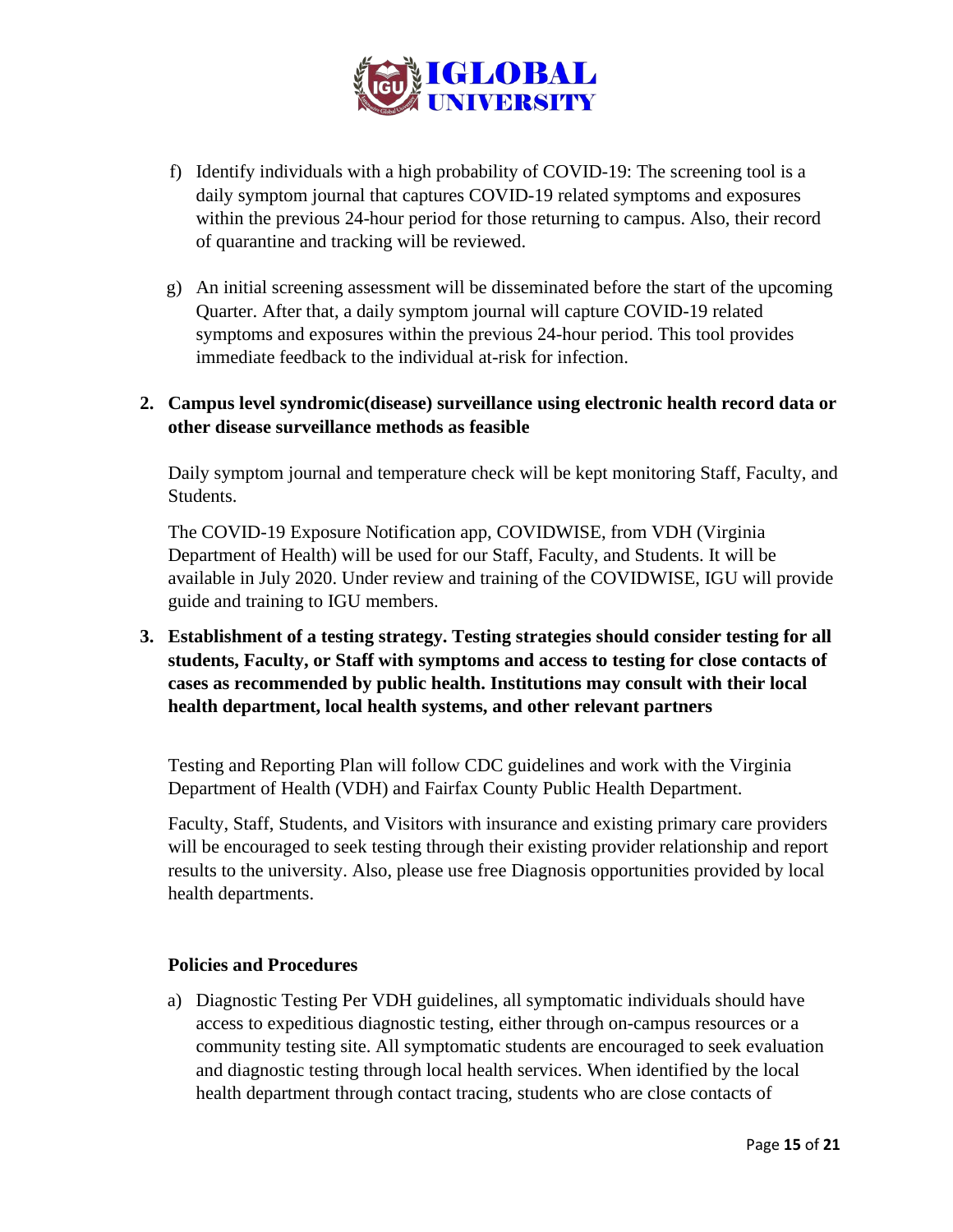

confirmed COVID-19 cases, but who are asymptomatic, will be prioritized for recommendation and testing based on VDH guidance. Every positive test administered on campus will trigger a. Notification of the individual regarding results, b. Appropriate referral to care, isolation instructions, and connection to support, c. Health department notification, and d. A recommendation that close contacts should begin quarantine.

b) Reporting Process/System Consistent, timely, and accurate reporting of positive results or exposures is essential to take appropriate actions for reducing transmission. Positive results of tests performed on-campus are reported externally to VDH and the local health department in which the individual resides. The existence of a positive test is also reported internally to the school responsible for initiating response actions such as decontamination of spaces. For tests performed off-campus, Faculty, Staff, and Students are requested to report positive results through the university's reporting system.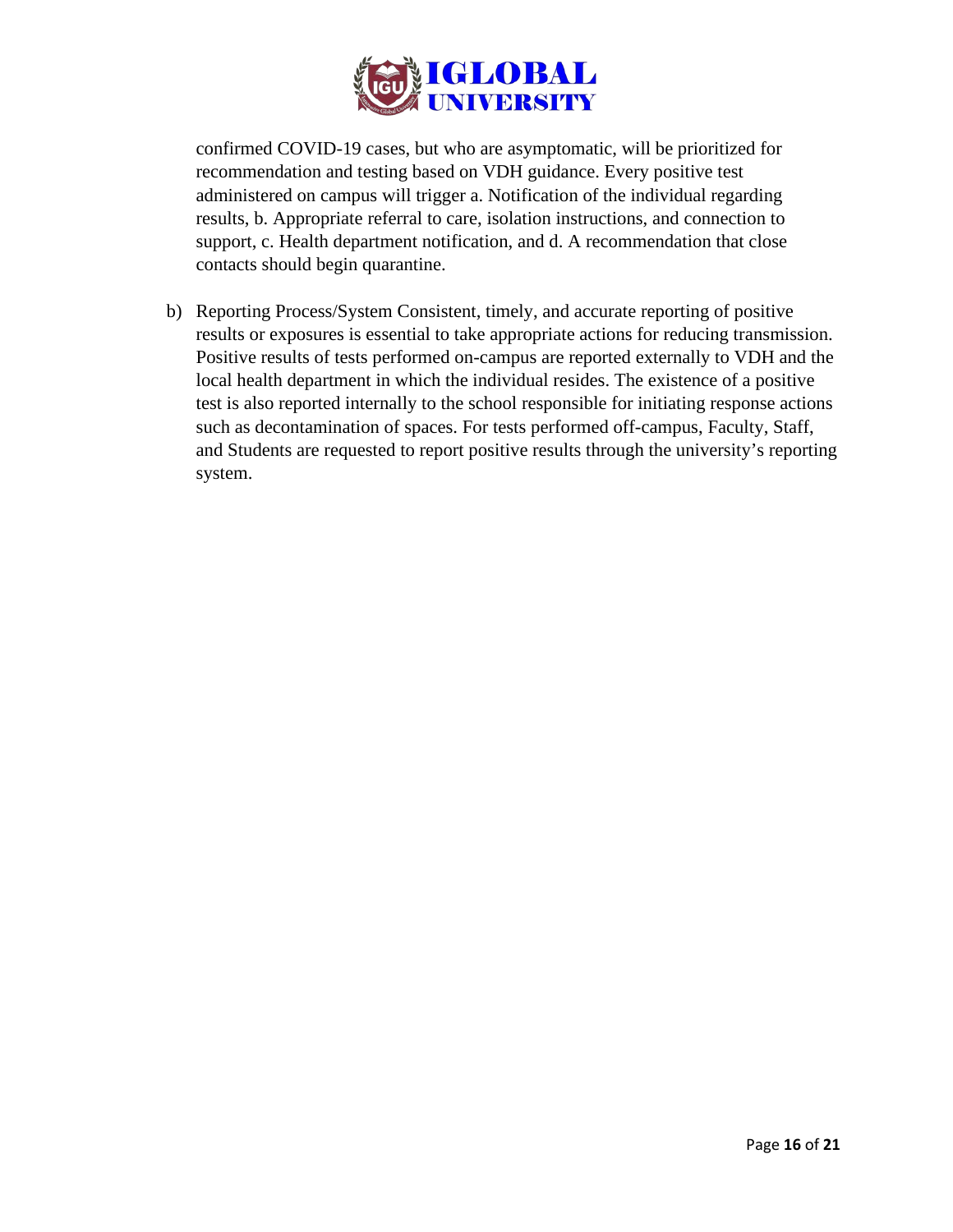

## **C. Containment to Prevent Spread of the Disease when Detected**

## **1. Partnership with VDH for contact tracing**

IGU will conduct internal contact tracing as below

- a) Take student's temperature and assess the health before entering the class.
- b) Each class/office must have a registration form necessary for contact tracing to include the full name, to include the full name and phone numbers
- c) Be aware of student/s who are sick and coughing. Students must leave the campus immediately.
- d) May require everyone to download Contact Tracing App COVIDWISE to find the history one day at a time. This application provides early real-time notifications of COVID exposure.

IGU will partner with VDH and local health departments in conducting activities related to contact tracing and may also assist VDH and local health departments in locating or gaining cooperation from members of the university community for contact tracing per VDH guideline Contact Tracing as a Partnership between VDH and Institutions of Higher Education.

To help the contact tracing, IGU will provide student's visiting places and attendance records.

## **2. Quarantining and isolating (Provision of housing, basic needs, medical case management)**

IGU will follow CDC and State Guideline to isolate or quarantine residential students who test positive for COVID-19, are suspected of having COVID-19, or who have had close contact with an individual confirmed to have COVID-19. IGU will evaluate any student before being moved into an isolation or quarantine space. Staff, Faculty, and Students will take isolation or quarantine at their home.

### **Policies and Procedures**

- a) The residential population will be requested to complete regular symptom screening and screening for exposure to COVID-19 and receive a referral from their doctors or IGU for further evaluation as needed.
- b) Should IGU determine quarantine/isolation is needed, the student will submit the medical documents to the school for the attendance and delivery arrangement.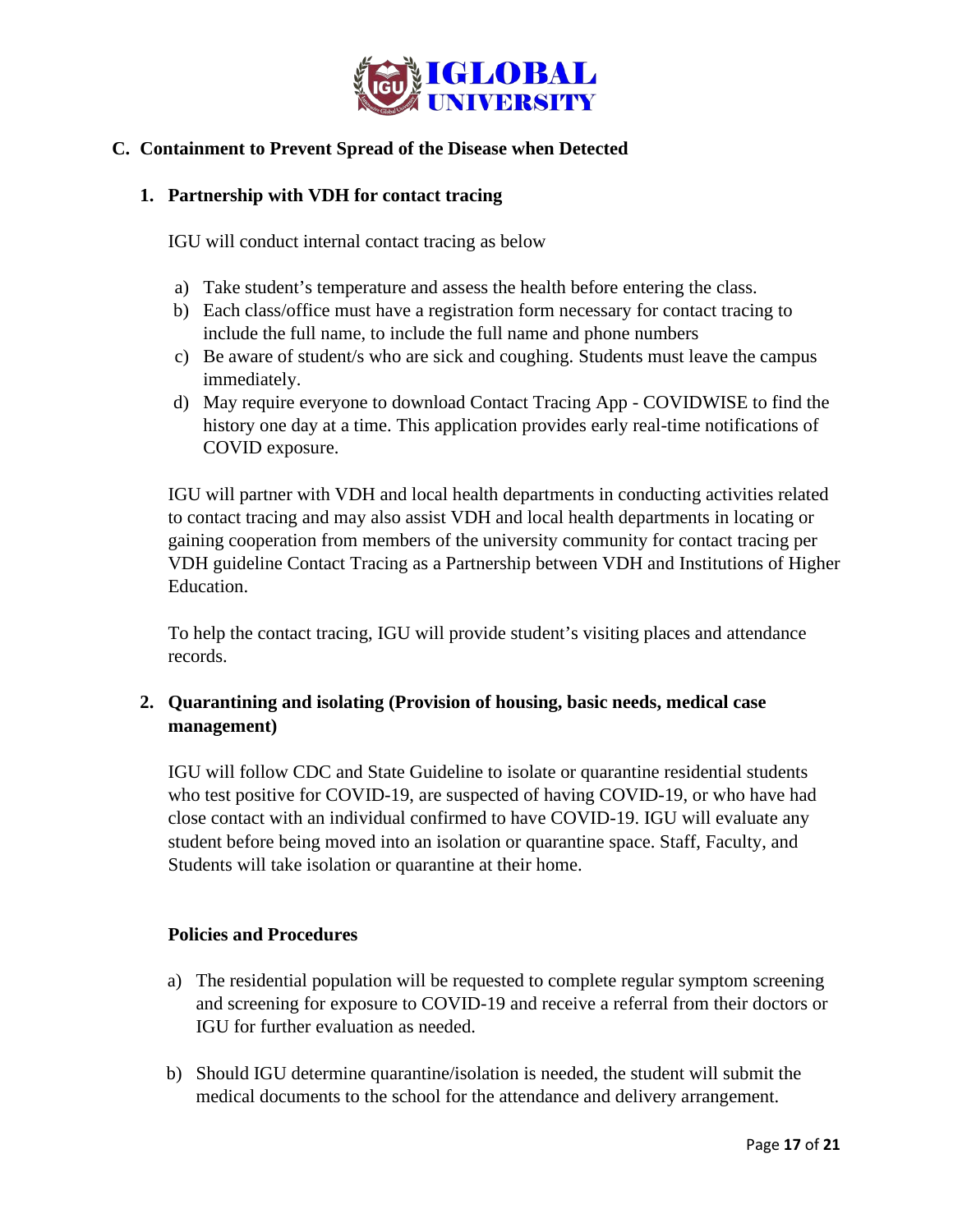

- c) Students in quarantine will be monitored for up to 14 days to see if they begin to display symptoms. Should the student in quarantine begin to display symptoms, then they will be placed in isolation.
- d) Students in isolation or quarantine who will be provided with instructions about how to take care of themselves and protect those around them, and will be provided with meals, thermometer, and masks.

### **3. Campus outbreak management**

When the outbreak is reported, IGU may take the following actions depending on the severity of the outbreak:

- a) Stage 1: Investigation and Management of a Limited Outbreak If there is evidence of a small number of connected cases, the university, in consultation with the health department may:
	- 1) Recommend and guide public testing to the identified close contacts as well as the larger group with the same exposure (for example, a team or a class),
	- 2) Recommend quarantine of the close contacts and the larger exposed group, as directed by the health department.
- b) Stage 2: Limit Contact on Campus to Mitigate Spread If there is evidence of sustained or increasing transmission among students or employees on campus, the following modifications to university operations will be considered:
	- 1) Suspend or limit attendance at student and employee events and gatherings (e.g., co-curricular activities, social events, departmental programs, registered student organization activities, and performances) to 10 or fewer persons.
	- 2) Modify, limit, or suspend participation in activities
	- 3) Convert in-person student and employee support services to virtual services wherever possible.
	- 4) Close common areas where Students, Faculty, Staff, and Visitors congregate (lounges, library).
	- 5) Strategically close campuses/instructional sites or buildings within campuses/ instructional sites based on site-specific or population-specific information.
	- 6) Reexamine cleaning routines and modify cleaning as necessary.
	- 7) Communicate new precautions to students, Faculty, and Staff through training and email.
	- 8) Establish triggers for implementing Stage 3. The university will implement Stage 2 whenever it is anticipated that the precautions listed above will be necessary for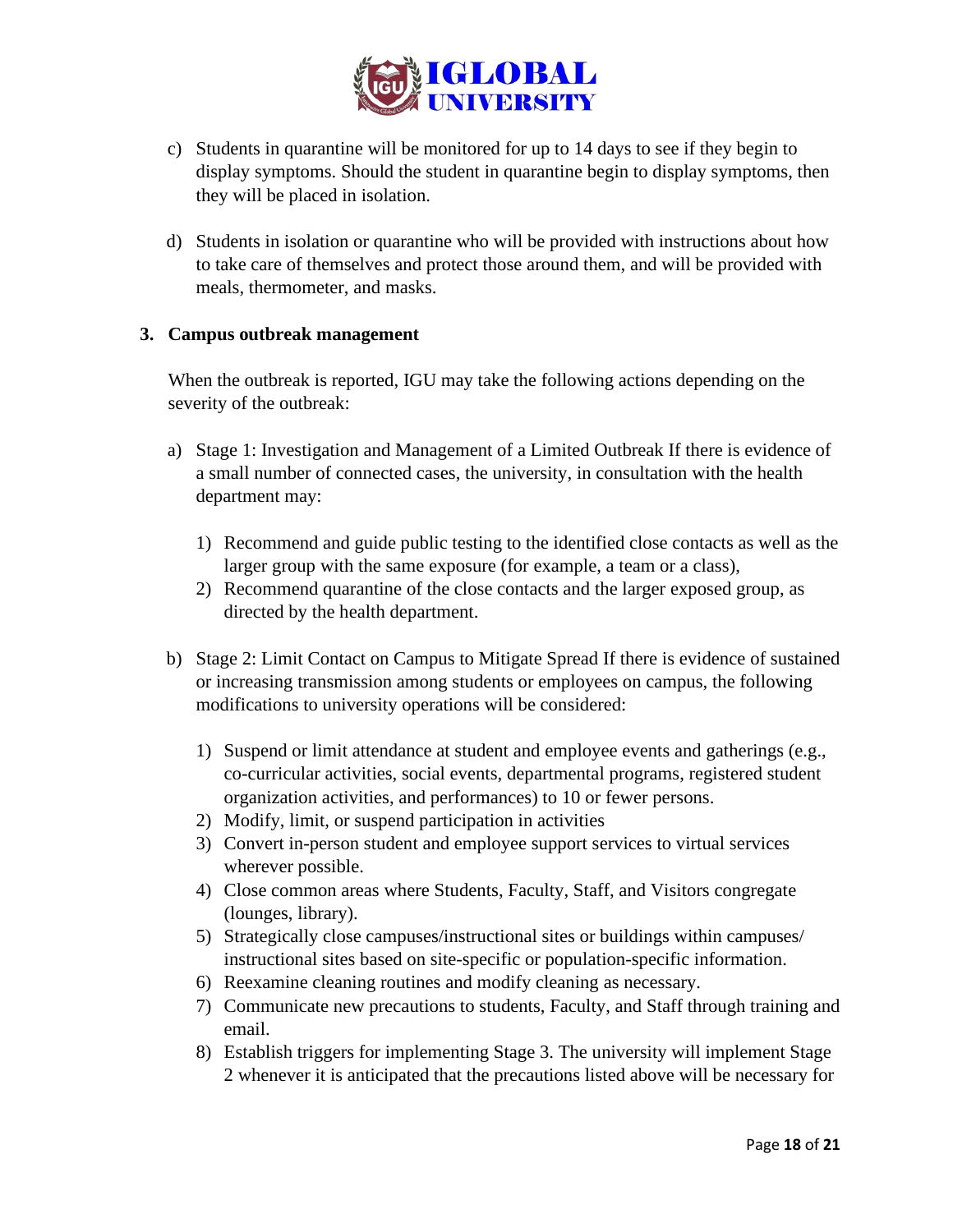

four weeks or less. If the university expects to implement the precautions listed in Stage 2 longer than four weeks, the university will consider Stage 3.

- c) Stage 3: Suspend all Non-Essential Operations on Campus to Prevent Spread If it is determined that the university must limit on-campus operations to prevent potential contact on campus, all non-essential operations on campus will be suspended.
	- 1) Suspend instruction and non-essential operations for three or more working days to allow Students, Faculty, and Staff time to transition back to their homes, pivot to online and remote instruction, plan for remote/telework, and secure campus facilities.
	- 2) Only essential staff will remain on campus with the permission of their supervisor.
	- 3) All university buildings will be secured.
	- 4) All non-essential activities on campus will be suspended.

# **4. Partnership with local health systems to assure care for symptomatic individuals as needed**

IGU will work with Fairfax County Public Health Department to support any symptomatic individuals. FairFax County Public Health Department may conduct a contact investigation and contact tracing as follow:

A contact investigation is a routine public health practice to limit the spread of a disease within the community. Contact investigations have been conducted for decades for communicable (infectious) diseases, for example tuberculosis (TB), sexually transmitted infections, measles, and now the new coronavirus, COVID-19.

These investigations are made up of two fundamental activities:

1) Case Investigation: the identification and investigation of a person with either a confirmed or probable diagnosis

2) Contact Tracing: the identification of persons who have been exposed to a case and are possibly infected

Contact investigations are conducted by well-trained staff. They may be public health or health care professionals, health educators/outreach workers, and even community members who have certain skills and proper training. Training is important because case investigations and contact tracing must be done quickly and with knowledge and skills in areas such as patient confidentiality, effective communication, cultural sensitivity, and complex health topics.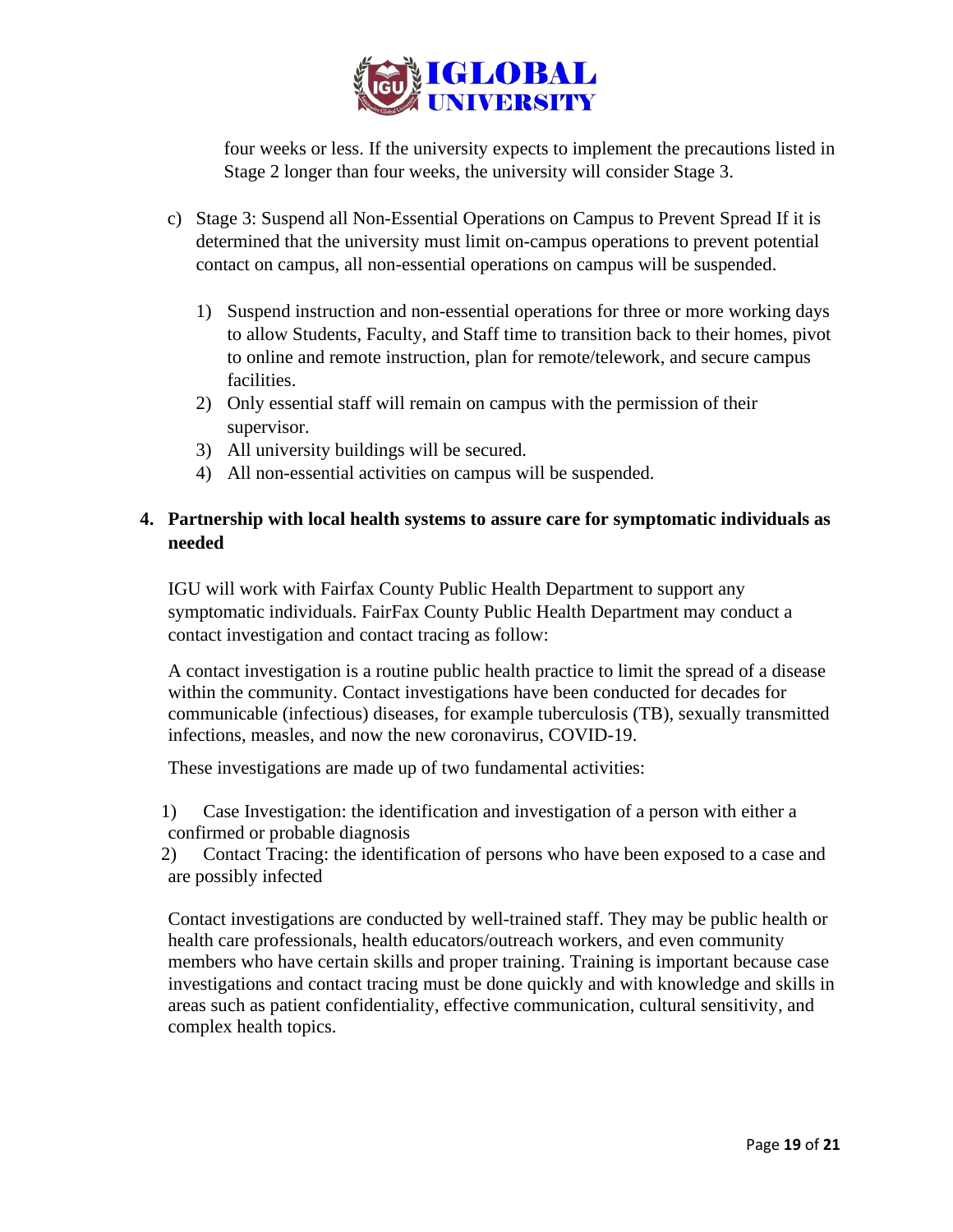

## CONTACT INFORMATION:

10777 Main Street in Fairfax is open during regular business hours 8 a.m. - 4:30 p.m., Monday - Friday. Clinic services are not offered at this location.

[703-246-2411](tel:703-246-2411) | TTY 711

[health@fairfaxcounty.gov](mailto:health@fairfaxcounty.gov)

Gloria Addo-Ayensu, M.D., M.P.H., Director of Health

<https://www.fairfaxcounty.gov/health/fairfax-county-health-department>